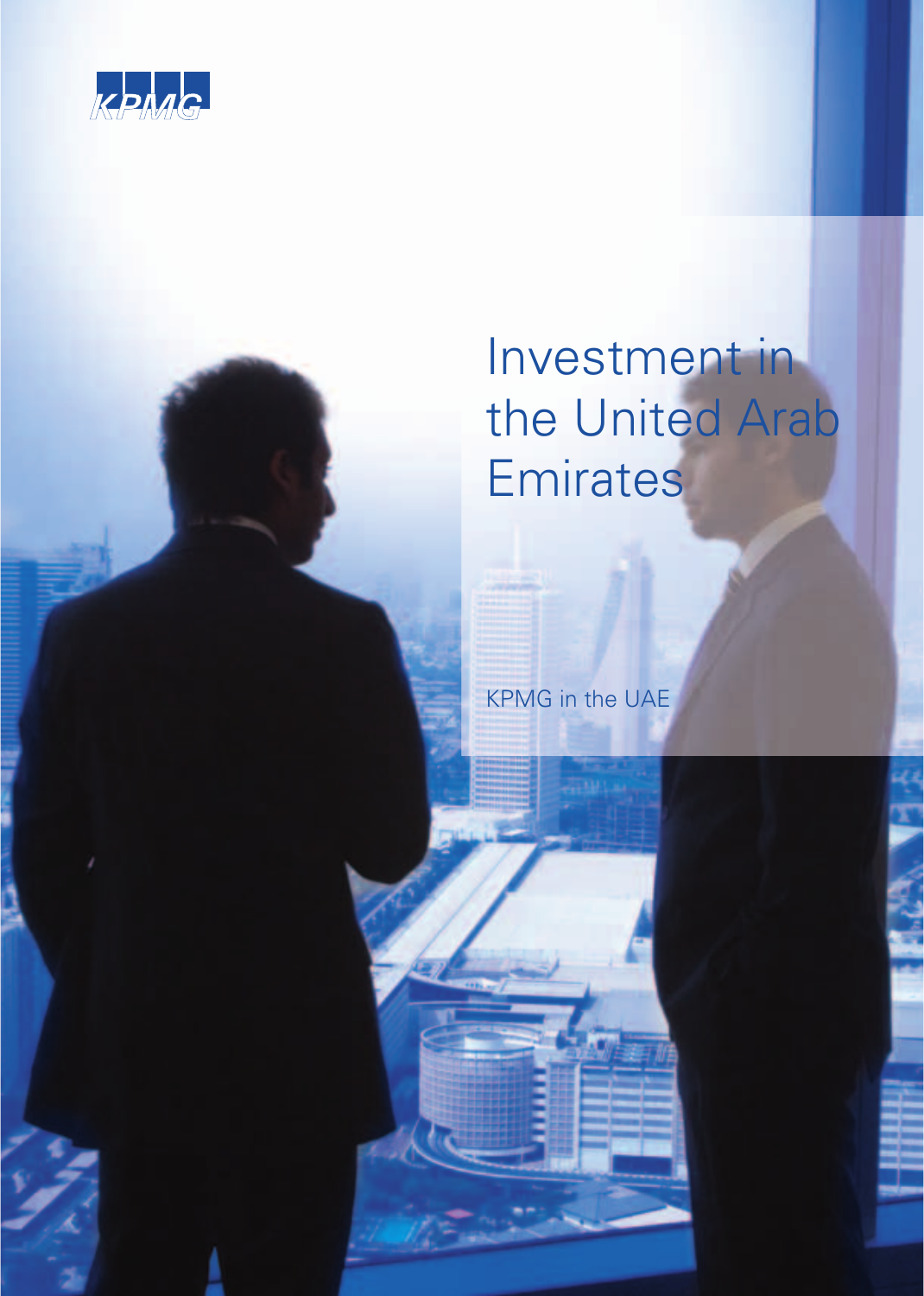# Introduction

This booklet is published by KPMG in the United Arab Emirates (UAE) for the benefit of its clients, potential clients and employees who are interested in the business environment of the UAE. The main purpose of this booklet is to describe in broad terms the requirements of local laws and provide general information on business conditions in the UAE that influence the establishment of businesses in the UAE.

KPMG's presence in the Lower Gulf dates from 1973. With over 400 professional staff, and 14 partners, we operate from offices in Dubai, Abu Dhabi, Jebel Ali, Fujairah, Sharjah and Muscat.

The information contained herein is of a general nature and is not intended to address the circumstances of any particular individual or entity. Although we endeavor to provide accurate and timely information, there can be no guarantee that such information is accurate as of the date it is received or that it will continue to be accurate in the future. No one should act on such information without appropriate professional advice after a thorough examination of the particular situation.

KPMG in the UAE November 2006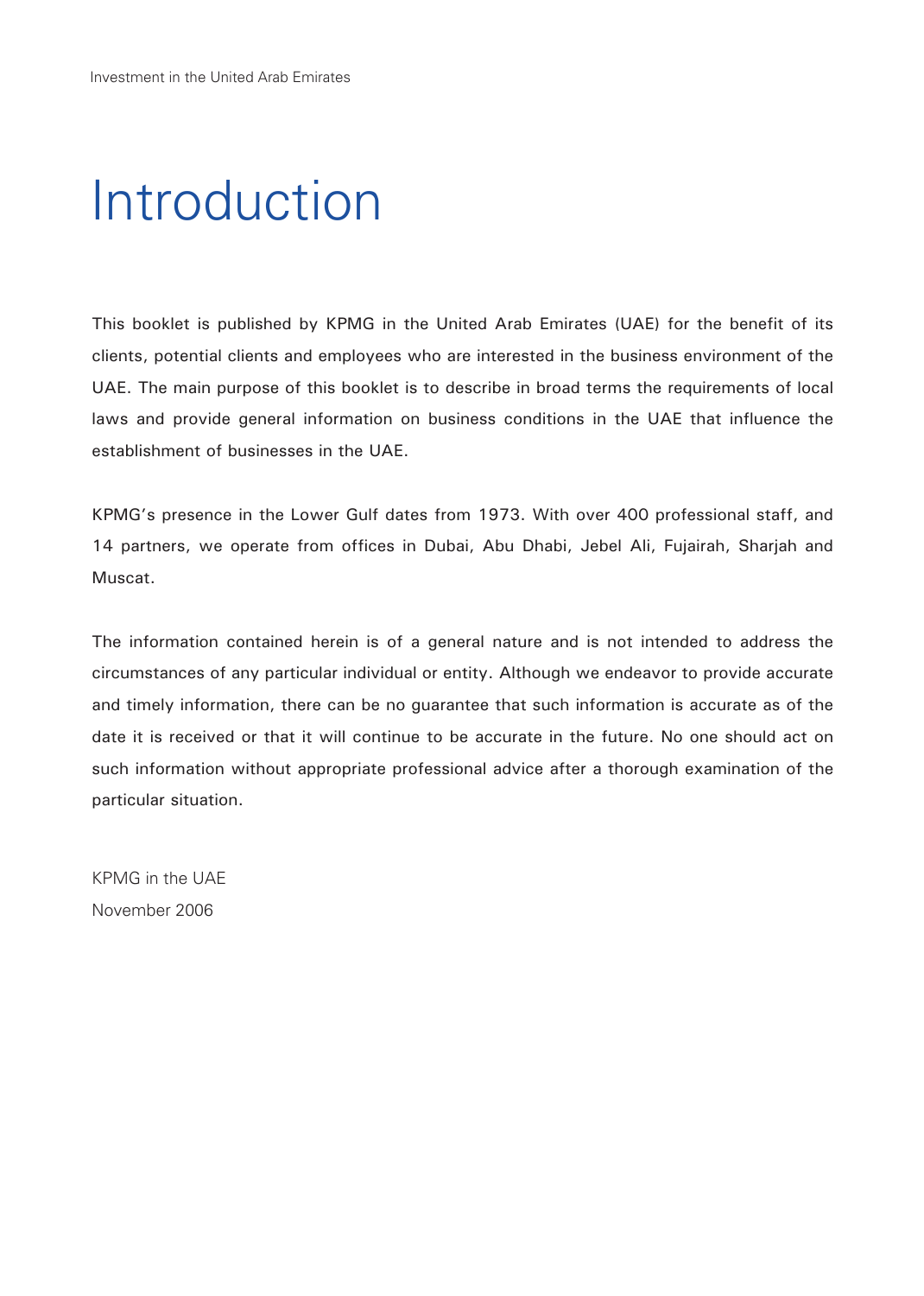# **Contents**

| Chapter 1<br>1.1<br>1.2<br>1.3<br>1.4<br>1.5<br>1.6 | <b>United Arab Emirates - Brief outline</b><br>Overview<br>Political system<br>Geography and climate<br>Population and language<br>Currency<br>Infrastructure                                                | 2<br>$\overline{2}$<br>3<br>3<br>$\overline{4}$<br>$\overline{4}$ |
|-----------------------------------------------------|--------------------------------------------------------------------------------------------------------------------------------------------------------------------------------------------------------------|-------------------------------------------------------------------|
| Chapter 2<br>2.1<br>2.2<br>2.3                      | The Economy<br>Key economic indicators<br>Economic and fiscal policy<br>Tourism                                                                                                                              | 6<br>6<br>$\overline{7}$                                          |
| Chapter 3<br>3.1                                    | Investing in the UAE<br>Investing in the UAE                                                                                                                                                                 | 8                                                                 |
| Chapter 4<br>4.1<br>4.2                             | <b>Business entities</b><br>Types of vehicles available to set up business in the UAE<br>Accounting and audit requirements                                                                                   | 9<br>$12 \overline{ }$                                            |
| Chapter 5<br>5.1<br>5.2<br>5.3                      | <b>Taxation</b><br>Scope of corporate income tax<br>Taxes other than income tax<br>Double taxation treaties                                                                                                  | 13<br>14<br>15                                                    |
| Chapter 6<br>6.1<br>6.2<br>6.3<br>6.4<br>6.5        | <b>Free Trade Zones</b><br>Why invest in a Free Trade Zone?<br>Location of Free Trade Zones<br>Business vehicles available to the foreign investor<br>Types of licenses<br>Accounting and audit requirements | 17<br>17<br>19<br>20<br>20                                        |
| Chapter 7<br>7.1<br>7.2<br>7.3<br>7.4               | Labour<br><b>UAE Labour Law</b><br>Compensation package<br>Visa and permit requirements<br>Immigration card for business                                                                                     | 21<br>21<br>23<br>25                                              |
| Chapter 8<br>8.1<br>8.4                             | <b>Working conditions</b><br>Lifestyle<br>Working hours                                                                                                                                                      | 26<br>27                                                          |
| Appendix<br>I.<br>ΙΙ.                               | <b>KPMG</b> in the UAE<br>KPMG's offices in the UAE                                                                                                                                                          | 28<br>29                                                          |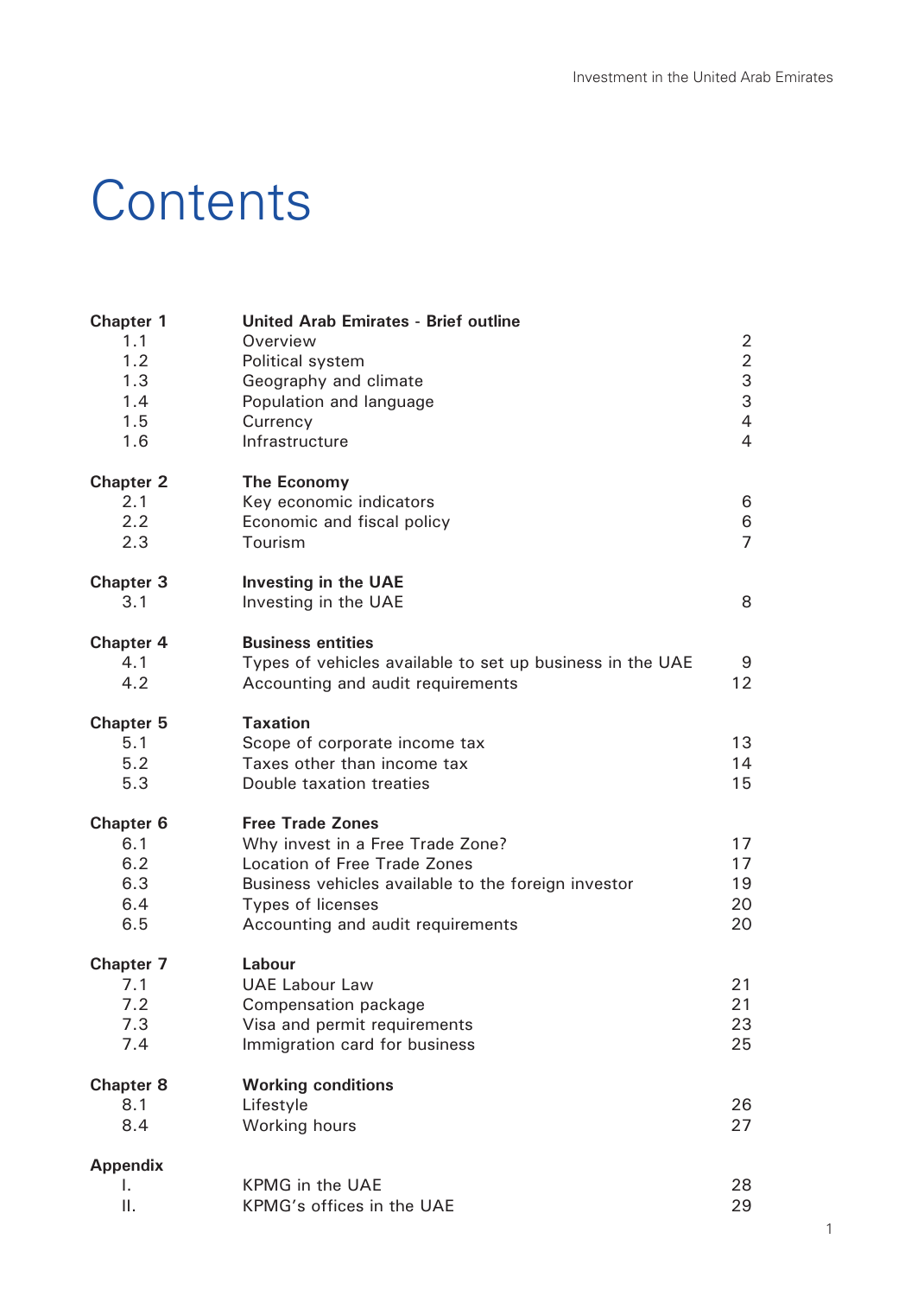# Chapter 1

# United Arab Emirates - Brief outline

### **1.1 Overview**

The UAE, a federation of seven sovereign Emirates, was formed in 1971 and has since enjoyed rapid development in all business sectors. It consists of the Emirates of Abu Dhabi, Dubai, Sharjah, Ajman, Umm Al Quwain, Ras Al Khaimah and Fujairah. Prior to forming the federation, each Emirate was a sheikhdom that was governed by a sheikh from the most influential tribe in the area.

#### **1.2 Political system**

The Supreme Council, consisting of the Rulers of each Emirate, is the country's highest authority. It appoints the federal government and ratifies federal legislation.

His Highness Sheikh Khalifa bin Zayed Al Nahayan, Ruler of Abu Dhabi, is the President of the federation, while His Highness Sheikh Mohammed bin Rashid Al Maktoum, Ruler of Dubai, is the Vice President and Prime Minister of the federation.

#### *Legislative process*

Federal legislation is initiated and policy decisions are made by the Federal Cabinet consisting of the Council of Ministers led by the Prime Minister.

The country's parliament, the Federal National Council (FNC), assists the Council of Ministers in a consultative capacity. The formation of the FNC is considered a positive step towards promoting peoples' participation in development, political and economic fields. According to the constitution, the FNC consists of 40 members drawn proportionately from each Emirate.

Each Emirate has its own institutions of local government who pass laws applicable to that individual Emirate. However, federal law is applicable to the UAE as a whole and overrides the provisions of local legislation.

#### *Political development*

In 1971, the UAE became a member of the Arab League. Since then, the country has also become a member of other international organisations such as the United Nations, the International Monetary Fund, the International Labour Organisation, Organisation of Petroleum Exporting Countries (OPEC), the Organisation of Arab Petroleum Exporting Countries, the World Health Organisation, and International Organisation for Industrial Development, to name but a few. The UAE is a strong supporter of Arab unity.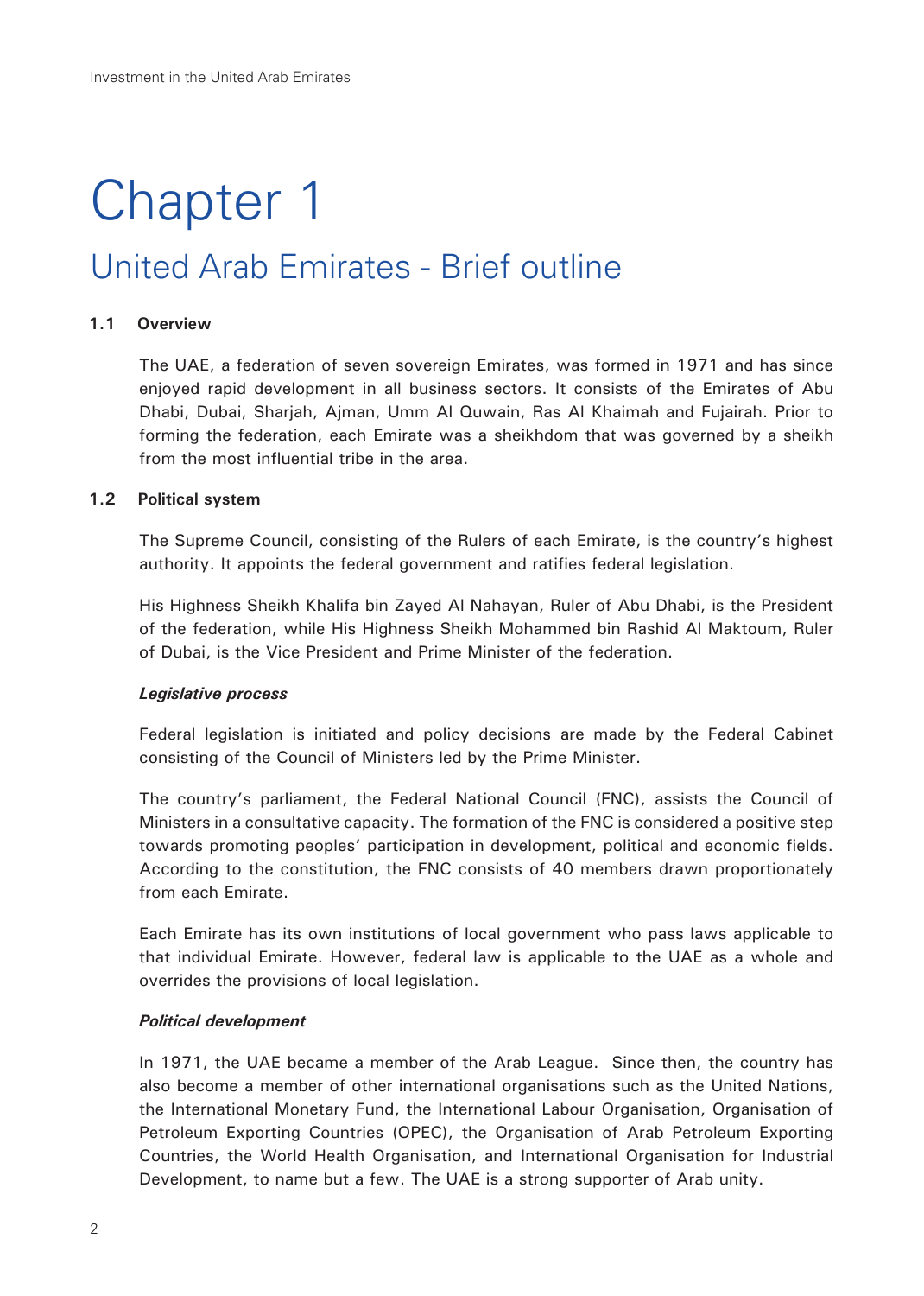# *Gulf Co-Operation Council*

The UAE is also one of the six member countries of the Gulf Co-operation Council (GCC), the others being Kuwait, Saudi Arabia, Bahrain, Qatar and Oman. The GCC aims to promote political stability and economic integration amongst member countries.

# **1.3 Geography and climate**

The UAE lies on the southern shores of the Arabian Gulf and covers an area of about 77,700 square kilometres which is divided as follows: Abu Dhabi - 67,340 square kilometres, Dubai – 3,885 square kilometres, Sharjah – 2,590 square kilometres, Ajman - 259 square kilometres, with the remaining 3,626 square kilometres being divided between Ras Al Khaimah, Fujairah and Umm Al Quwain. Abu Dhabi includes a number of islands of which the most important in economic terms are the Abu Dhabi island itself, Das, Sadiyat, Umm-Al-Nar and Zirku. Dubai, a city-state, was founded in 1833. It enjoys approximately 70 km of coastline.

The country is primarily made up of arid desert and salt-flats, with a major part of its coastline along the Arabian Gulf, although there is also a short coastline on the Gulf of Oman, running from northeast to southwest.

The UAE is four hours ahead of Greenwich Mean Time  $(GMT + 4 \text{ hours})$ .

The country has a sub tropical climate. It is generally hot and humid throughout summer (May to September) with the temperature ranging between 35 and 45 degrees Celsius, and humidity between 60 and 100 percent. It is pleasant during winter with a temperature of between 18 and 25 degrees Celsius with low humidity.

# **1.4 Population and language**

The estimated total population of the UAE was approximately 4,320,000 in 2004 as per the UAE Annual Central Bank report for 2005. Of the above, the population in Abu Dhabi was estimated at 1,678,000, while it was approximately 1,306,000 and 678,000 in Dubai and Sharjah respectively.

The UAE has a high standard of living with 100 percent primary school enrolment. It is estimated that nearly three quarters of the population are expatriate mainly from the Asian subcontinent followed by those from Iran, Egypt and Europe.

The official language is Arabic. English is an accepted business language and is widely spoken in commercial and government organisations although most government correspondence and forms are in Arabic.

The UAE is an Islamic nation and the legal system is based on Islamic doctrines. The holy month of Ramadan is determined by moon sightings and moves earlier by approximately 10 days each year. In this holy period, Muslims fast during the day. However, non-Muslims are not expected to fast during this period, but it is a punishable offence to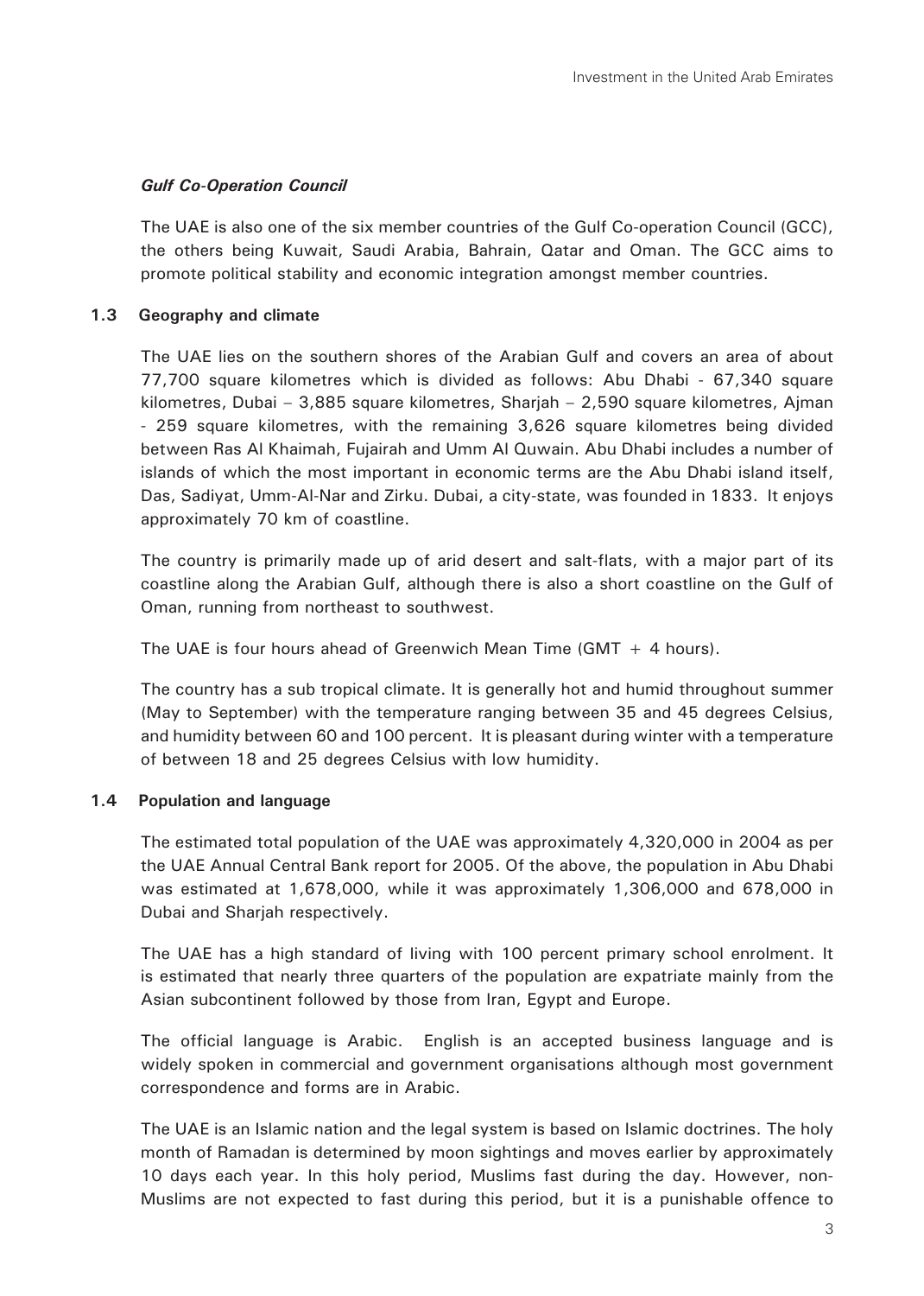smoke, drink or eat in public. It is important for business people to anticipate commercial slowdowns during the holy month of Ramadan.

# **1.5 Currency**

The official currency of the UAE is the Dirham (AED). Notes are issued in denominations of 1000, 500, 200, 100, 50, 20, 10 and 5 and coins in 1 Dirham, 50 and 25 fils.

The UAE Dirham is a convertible currency. Since the end of 1980, the Dirham has been pegged to the US Dollar and is presently pegged at AED 3.6725 to US\$1(Central Bank). In the UAE, there are no exchange controls.

Credit cards are widely accepted and automatic teller machines are conveniently located in all the Emirates.

### **1.6 Infrastructure**

The UAE has excellent infrastructure in financial services, communications, transport and other support services.

### *Financial Services*

The Central Bank of the United Arab Emirates formally commenced operations on December 11, 1980 with its main objective being to direct monetary, credit and banking policy and supervise the implementation of these policies in accordance with the State's general policy. There are many other domestic and foreign banks operating in the UAE that extend a full range of facilities to the foreign investor. In addition to banks, there are many insurance brokers, financial advisors and other financial services providers. With the advent of the Dubai International Financial Centre, the UAE is set to become a global financial hub.

#### *Telecommunications*

Telephone, telex, facsimile and e-mail facilities are widely available and connections are provided within a few days and are reliable. Local telephone calls are free within each Emirate. A full range of Internet services is available making global information and communication quick and easily accessible.

# *Airports*

Work is underway on the world's largest airport, the Dubai World Central International Airport in Jebel Ali. Six international airports are in operation, in Abu Dhabi, Al Ain, Dubai, Sharjah, Ras Al Khaimah and Fujairah. Major foreign airlines operate from the country and connections are available to most parts of the world.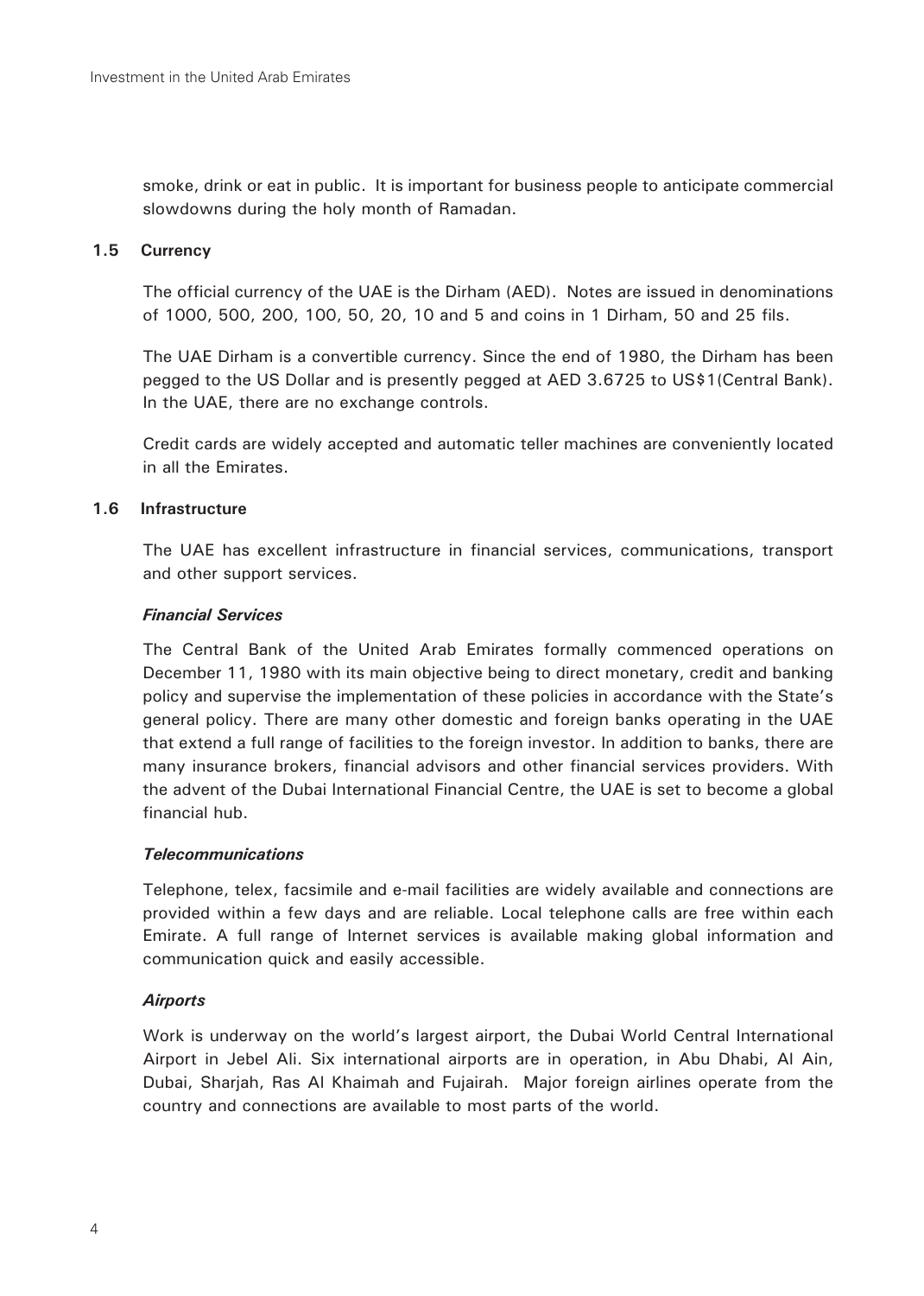#### *Seaports*

The UAE offers excellent shipping infrastructure due to its pre-eminent position as the centre of cargo traffic in the Middle East. Major seaports on the Arabian Gulf are Mina Zayed in Abu Dhabi, Port Rashid and Port Jebel Ali in Dubai, Port Khalid in Sharjah and Port Saqr in Ras Al Khaimah. These ports are used by the world's major shipping lines and offer a turnaround time comparable to any developed port in the world. The UAE offers excellent ship repair facilities at Dubai dry-dock, Abu Dhabi Ship Building Yard and Ajman Ship Repair Yard, with Dubai dry-dock being one of the largest dry docks in the world.

Road transport is well organised and readily available for transhipments over land to other Middle East locations.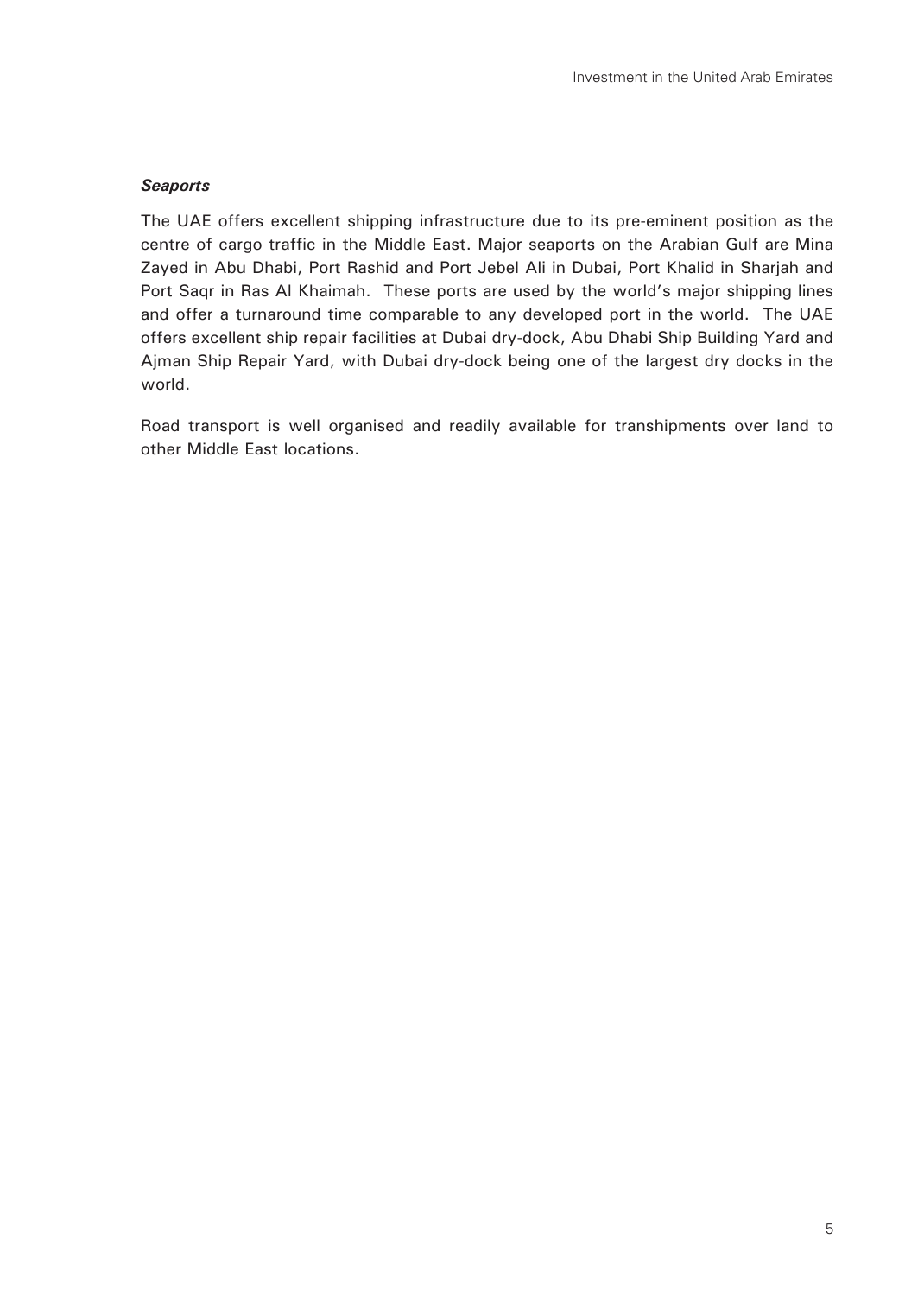# Chapter 2

# The Economy

### **2.1 Key economic indicators**

The United Arab Emirates is one of the leading economies in the Gulf with the oilproducing sector playing an important role in the country's economy. Oil and product exports in the UAE in 2004 averaged 2.53 million barrels per day according to the International Monetary Fund (IMF) Country Report, July 2006.

The non-oil sector is however, assuming more influence with significant growth in trading, construction, manufacturing, tourism, banking and financial services sectors. Dubai has, over the years, diversified into trading and has emerged as the leading commercial, services and re-export centre of the Middle East. Sharjah, in addition to its oil and gas resources, is rapidly emerging as a manufacturing centre, and Abu Dhabi is continuing to invest heavily in the petrochemicals sector.

The IMF Country Report of July 2006 states that the GDP of the UAE was AED 330,511 million in 2004 with the main sources of GDP being crude oil, wholesale and retail trade, transportation, manufacturing, real estate, government services, construction, finance and insurance.

The total value of exports and re-exports from Dubai to the rest of the world amounted to AED 303.9 billion in 2004 (including exports from Free zones and re-export of nonmonetary gold) according to the 2006 UAE yearbook. At the end of July 2006, the UAE's foreign reserves stood at approximately US\$29 billion.

#### **2.2 Economic and fiscal policy**

Since the early 1980s, two main economic objectives of the UAE Government have been to reduce reliance on hydrocarbons and boost private sector investment. This strategy is being followed in a bid to offset the country's vulnerability to fluctuations in oil prices and to facilitate economic growth and stability.

The fact that there are no restrictions on current and capital account transactions helps implement these objectives as does the fact that foreign entities may repatriate dividends, profits, interest or royalties without restriction, with the exception of foreign banks which are required to obtain the Central Bank's approval before repatriating their profits.

The UAE aims to promote free trade with minimum restrictions on foreign trade and investment.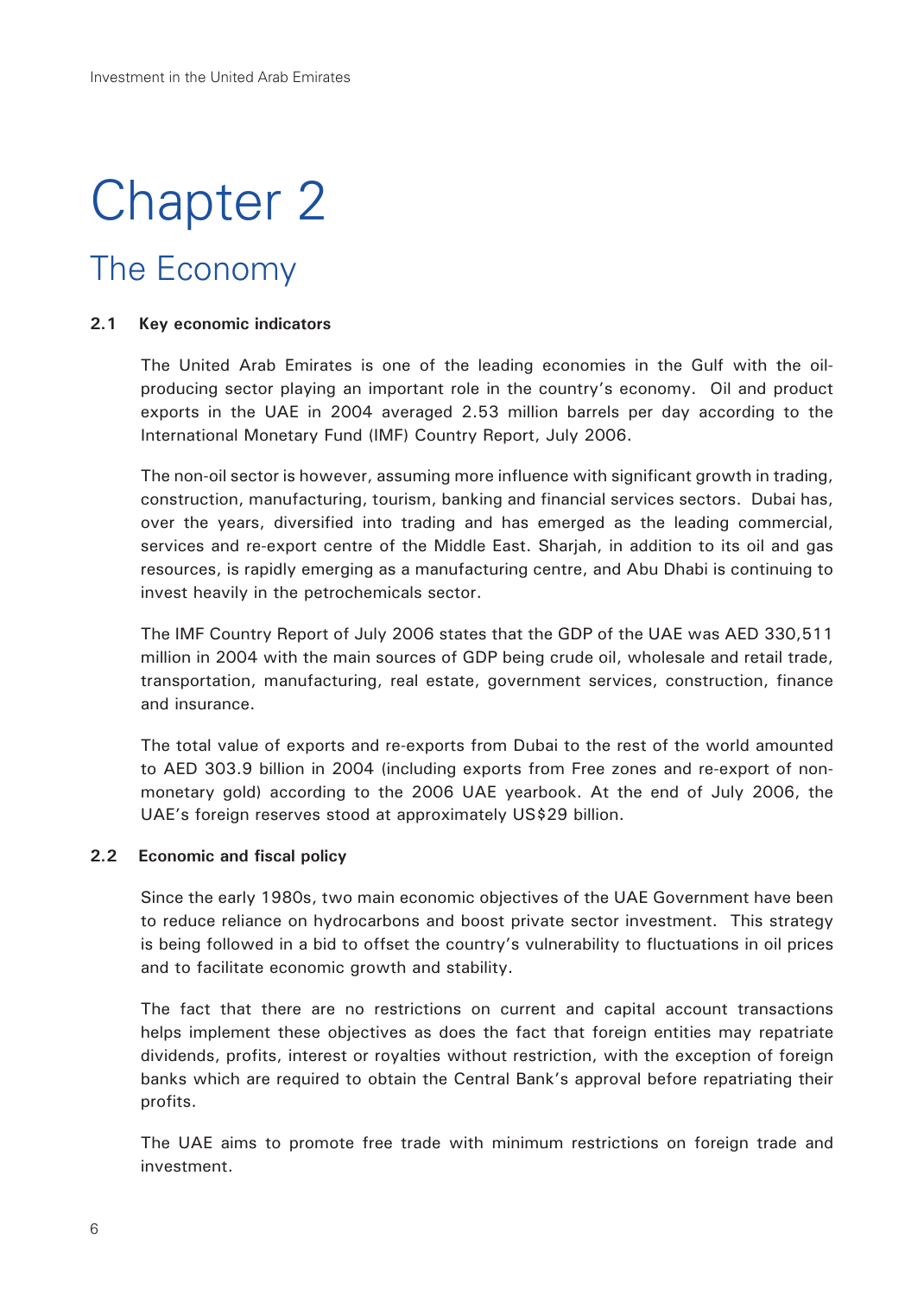The policy of the UAE government to encourage foreign investment is always in evidence with new industrial and commercial developments frequently being announced.

A programme of Emiratisation is in place in the UAE (i.e., the policy of replacing expatriate workers with UAE nationals) that aims to cut the rate of unemployment amongst nationals and reduce the dependence on overseas workers. Certain industry sectors are required to employ more UAE nationals than other sectors.

# **2.3 Tourism**

With the intention of decreasing reliance on petroleum revenues, the UAE is rapidly developing a reputation as one of the world's leading tourism destinations. According to the 2006 UAE yearbook, tourism is worth more to Dubai than its oil income. Amongst the projects aimed at developing the tourism industry is the annual Dubai Shopping Festival, a one-month event of entertainment and shopping promotions that draws visitors from all over the world.

Various construction projects, which are at different stages of completion, will substantially increase the number of hotels in the UAE with many of these being situated in unique developments such as "The Palm" and "The World", which are man-made islands off the coast of Dubai.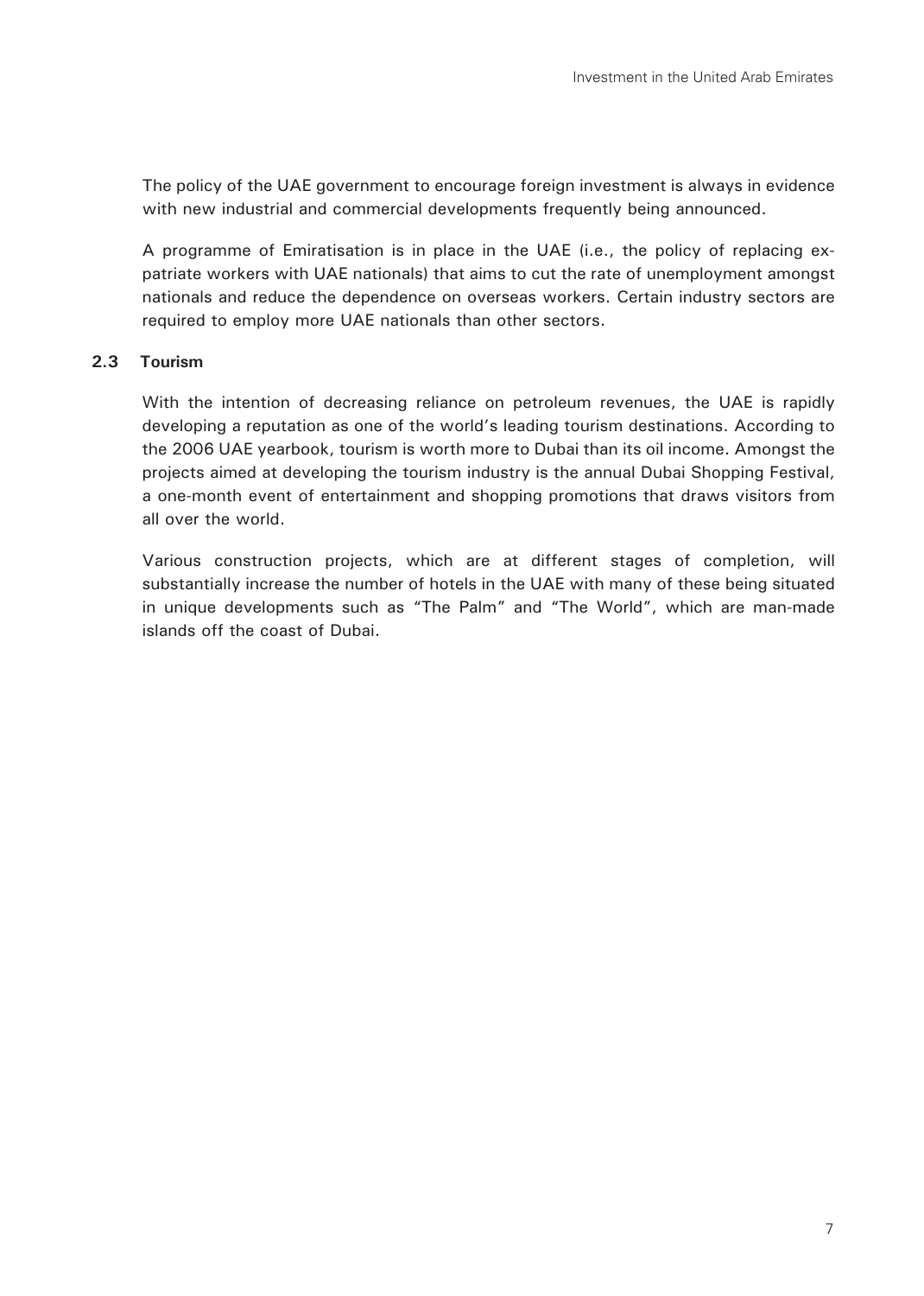# Chapter 3 Investing in the UAE

#### **3.1 Investing in the UAE**

The UAE has long maintained a policy of encouraging foreign investment. From a financial perspective, the stable UAE Dirham and lack of exchange restrictions, coupled with the ability to repatriate capital and profits makes the UAE a very attractive proposition when considering setting up a business in the region. As described in other sections of this publication, there are minimal trade barriers and tariffs within the region allowing an investor the freedom to trade goods at a competitive price.

The development of the Free Trade Zones provides many locations within which a foreign investor can set up a 100 percent owned business with each Free Zone focussing on certain types of investment. An easily available skilled workforce, modern communication, sea/air transport network, excellent infrastructure and the geographical location of the United Arab Emirates all serve to provide the foreign investor with a stable and reliable investment climate.

Over the past years many multinational businesses have chosen to locate their regional headquarters in the UAE, which has led to Dubai gaining a reputation as a regional distribution centre, with Abu Dhabi retaining the more traditional oil and gas industries.

A new property law introduced in 2006 has eased restrictions on the purchase of property, and allows non-UAE nationals the right to purchase freehold property in designated areas in Dubai.

As the UAE develops and its reputation as a regional business hub strengthens, more and more business is attracted, creating healthy market competition and a wide choice for consumers whose spending habits are increasing year on year. Due to its geographical location and many attractions, the UAE is experiencing a growing number of visitors and this contributes to the excellent quality of life enjoyed by local and expatriate residents alike.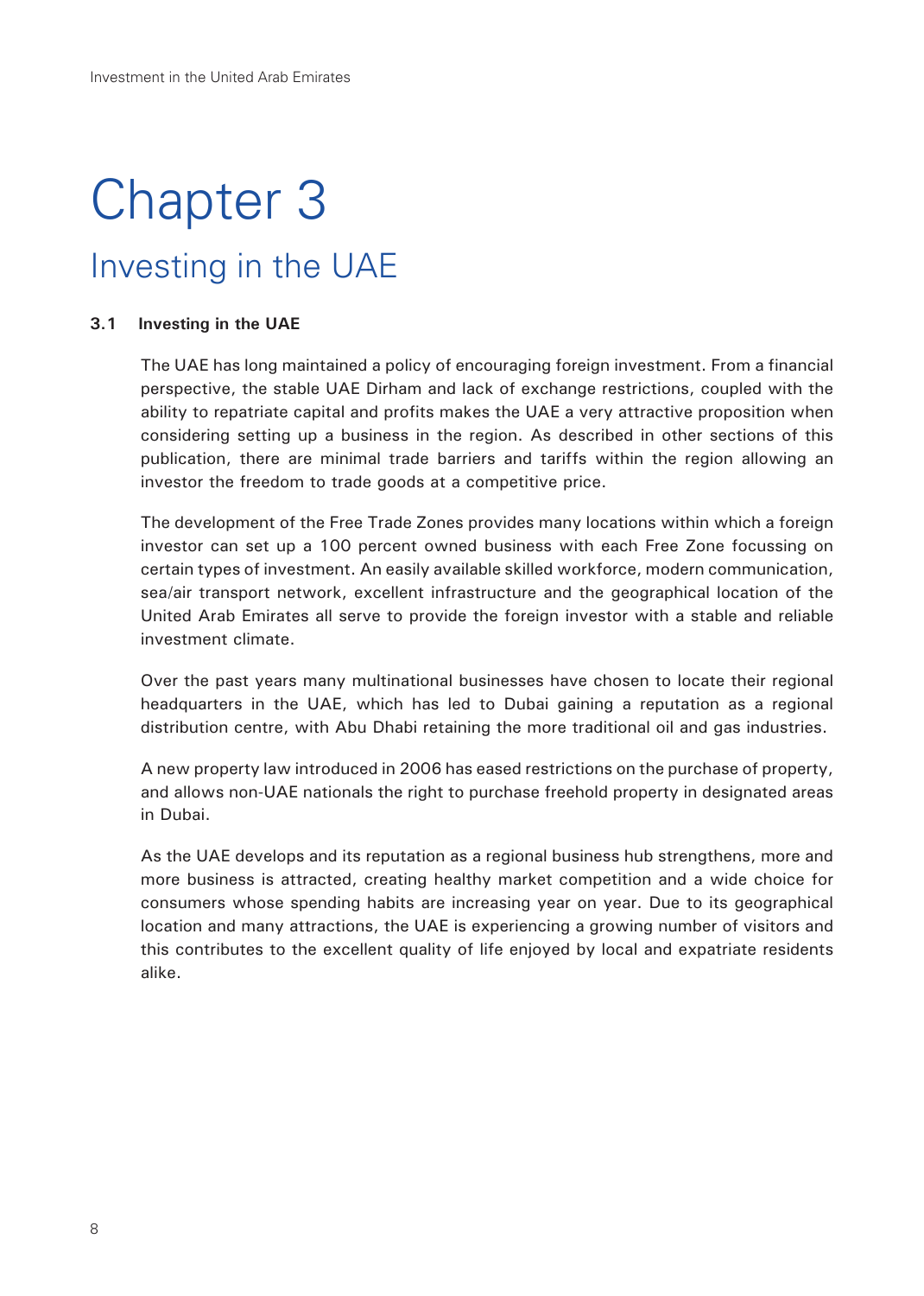# Chapter 4

# Business entities

#### **4.1 Types of vehicles available to set up business in the UAE**

Foreign businesses can operate in the UAE in the following forms:

- a) A limited liability company
- b) A branch or a representative office of a foreign company
- c) As part of a private or public joint stock company
- d) As partner in a simple limited partnership
- e) As part of a joint venture
- f) Providing services as a professional or a consultant through a civil company

It is necessary to comply with both federal and local legislation (as applied by the Ministries of the Federal Government and the Economic Department in each Emirate) to carry out business in the UAE. Despite the importance of the role played by the relevant local authorities, much of the legislation that is applicable, when conducting business in the UAE is of federal origin, for example, the Commercial Companies Law (Federal Law No. 8 of 1984, as amended) ("the Companies Law"), the Labour Law and the Commercial Agencies Law.

In addition to the formation of the appropriate legal entity, all commercial organisations must obtain a trade licence, renewable annually, from the local Economic Department/ Municipality of the respective Emirate. In the case of a free zone company, this licence is obtained from the appropriate free zone authority. (For free zones, see Chapter 6).

#### *4.1.1 Establishing a commercial entity*

Following are the different forms available:

#### *Limited Liability Companies*

The most popular form of business entity for foreign investors is the limited liability company ("LLC"). An LLC can be formed by a minimum of 2 and a maximum of 50 persons whose liability is limited to their share capital. 51 percent of the share capital in such companies must be held by UAE nationals while 49 percent may be held by investors other than UAE nationals. In practice, however, the shareholders can come to an arrangement whereby a higher percentage of profit may be assigned to the minority shareholder and this arrangement can be incorporated into the memorandum and articles of the LLC. Responsibility for management of the LLC may be vested with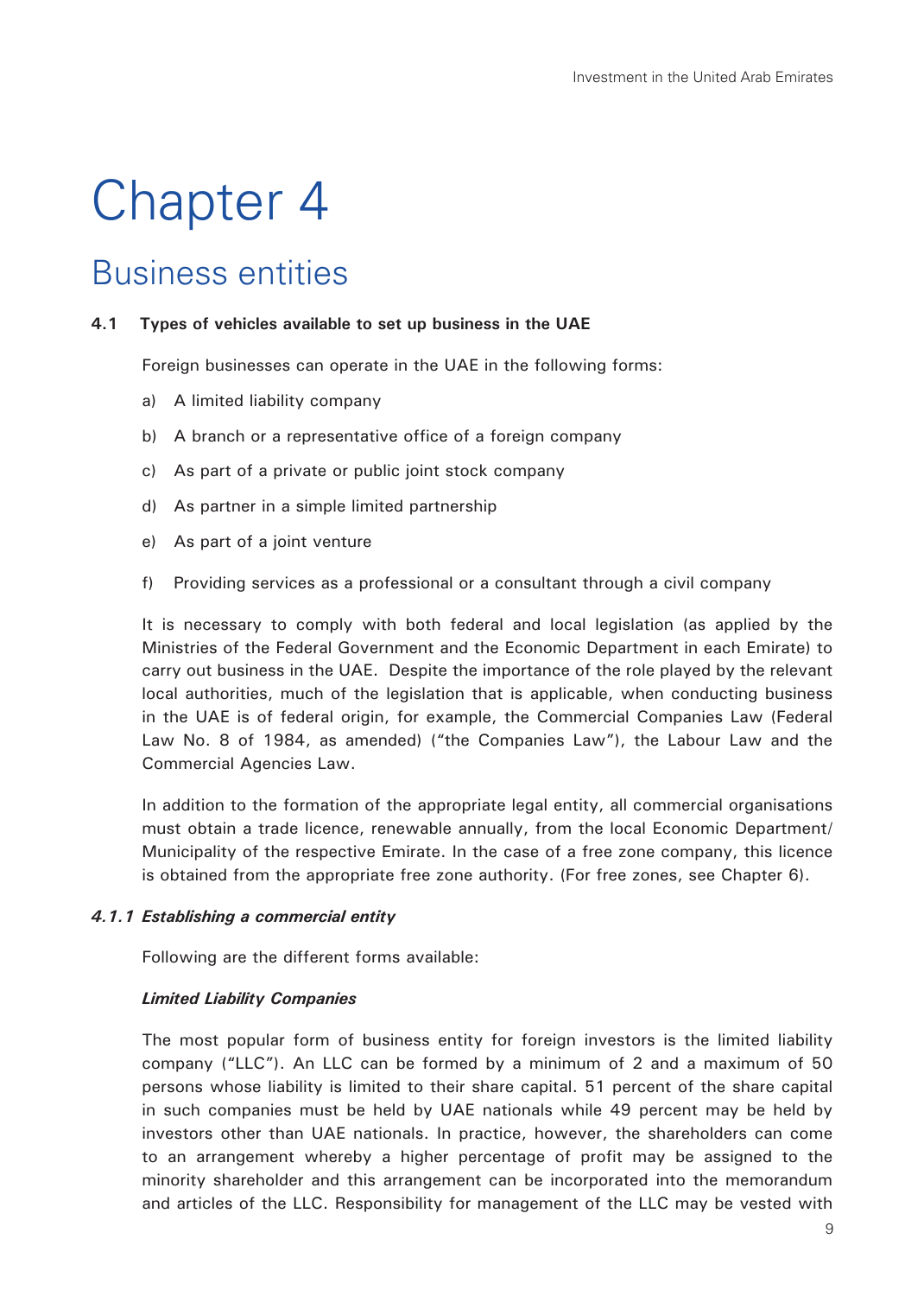either the majority or the minority shareholder or with third parties. According to the Companies Law, the issued share capital of the company should not be less than AED 150,000, however, Dubai Department of Economic Development requires a minimum share capital of AED 300,000. Although the Companies Law states that companies engaged in banking, insurance or financial services must be public joint stock companies, local lawyers advise that in practice, the Central Bank may license an LLC to undertake such activities, provided the LLC's capital is deemed sufficient (generally in the region of 50 million AED). The capital requirements are reviewed on a case-by-case basis. UAE nationals or UAE wholly owned companies are generally required to hold at least 60 percent of the shares of an LLC that undertakes banking, insurance or financial services.

#### *Branch or representative office of a foreign company*

The Companies Law allows foreign companies (including those wholly owned by non-UAE nationals) to establish a branch office in the UAE. Approval of the Ministry of Economy and Commerce (MEC) is required before applying to the relevant local authorities for commercial registration and a trade licence. Certain activities may require approval of other Ministries. A branch may not carry out any commercial activity in its own name. The branch may only negotiate and enter into contracts on behalf of the parent company, and if goods and services are required to fulfil that contract, they would have to come directly from the parent. Local lawyers advise that if incidental support is needed to fulfil the contract, e.g., goods are delivered by the parent company to the customer and those goods need to be installed at the customer's premises, the branch is able to carry out this type of activity.

A foreign company may also establish a representative office in the UAE. Such representative offices may undertake marketing and promotional activities on behalf of their parent company, but are not permitted to trade.

A foreign company that wishes to set up a branch or a representative office in the UAE must appoint a local service agent or "sponsor" who is either a UAE national or a locally registered company that is wholly owned by UAE nationals. Whilst this agent does not gain any right to the business, he fulfils certain functions concerning local and federal government requirements.

#### *Public and Private Joint Stock Companies*

A public joint stock company must have a minimum of 10 founder members and must be managed by a board of between 3 and 12 directors. The chairman of the board of directors and a majority of the directors must be UAE nationals. 51 percent of the shares must be held by UAE nationals, with a minimum of twenty percent – maximum forty five percent - being owned by the founder members. These companies are suitable primarily for large projects or operations, since the minimum capital requirement is AED 10 million for a public shareholding company. The law states that companies engaged in banking, insurance or financial services must be public joint stock companies.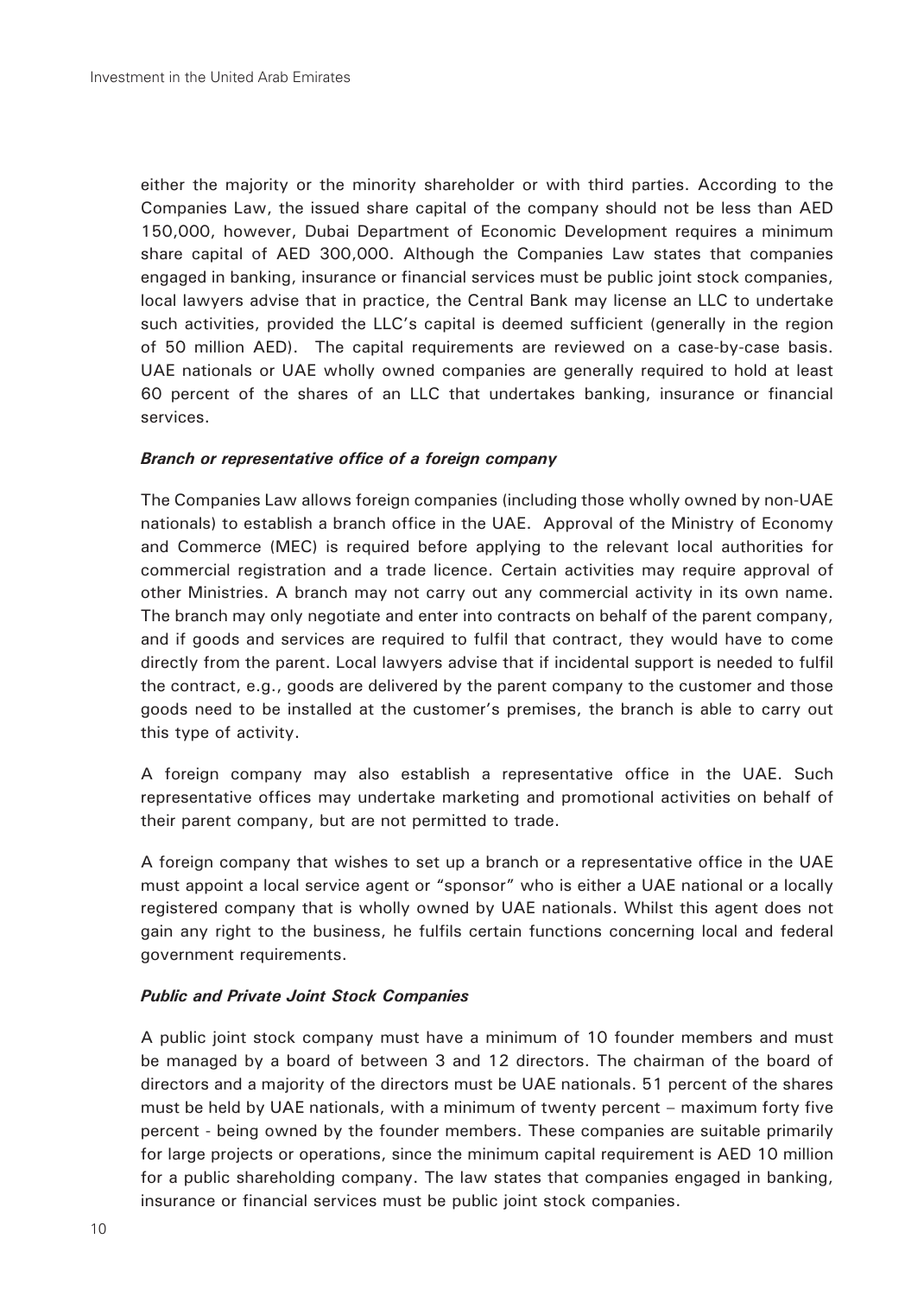A private joint stock company shares most of the same characteristics as a public joint stock company apart from a minimum capital requirement of AED 2 million and only 3 founder members. In addition, the shares of a private joint stock company cannot be offered to the public.

#### *General Partnership*

Partners in a general partnership can only be UAE nationals. Each partner is jointly and severally liable for all liabilities of the partnership.

#### *Simple Limited Partnership*

A simple limited partnership is defined as a company established by one or more general partners who are fully and jointly liable for all debts and liabilities of the company to the extent of all their assets, and one or more limited partners, whose liability is limited to their share of the capital of the company. Although, all the general partners must be UAE nationals, it is possible for a foreign individual or company to participate in a simple limited partnership.

#### *Joint Participation (Venture)*

A joint participation (venture) is defined as a company established with two or more partners who share in the profits and losses of one or more commercial businesses being carried out by one of the partners in his own personal name. Since the partner doing the business will be doing so in his own name without declaring or indicating the presence of other partners, the actual existence of this type of company is restricted to the arrangement between the partners, and does not extend to third parties. In practice, joint ventures are seen as offering a suitable structure for companies working together on specific projects.

#### **4.1.2 Practising as a professional consultant – Establishing a "civil company"**

In order to practice as a professional rendering consulting or other professional services, for example, architecture and engineering consultancies, a "legal partnership" which is commonly known as a "civil company" must be set up. This type of entity is used where the activities carried out by the entity involve the use of intellectual faculties, acquired information or skills. Civil companies are not subject to the Companies Law (therefore do not have the limited liability feature), but instead are governed by the Civil Code and local law. Licenses to operate such an entity must be obtained from the relevant Government department and from the Municipality. Civil companies may be 100 percent foreign owned but if so, the company requires a local service agent. If there is a local participant and that participant owns a substantial share of the company (i.e., 15 percent - 20 percent) then the requirement for a local service agent is waived. All civil companies must register with the local Chamber of Commerce.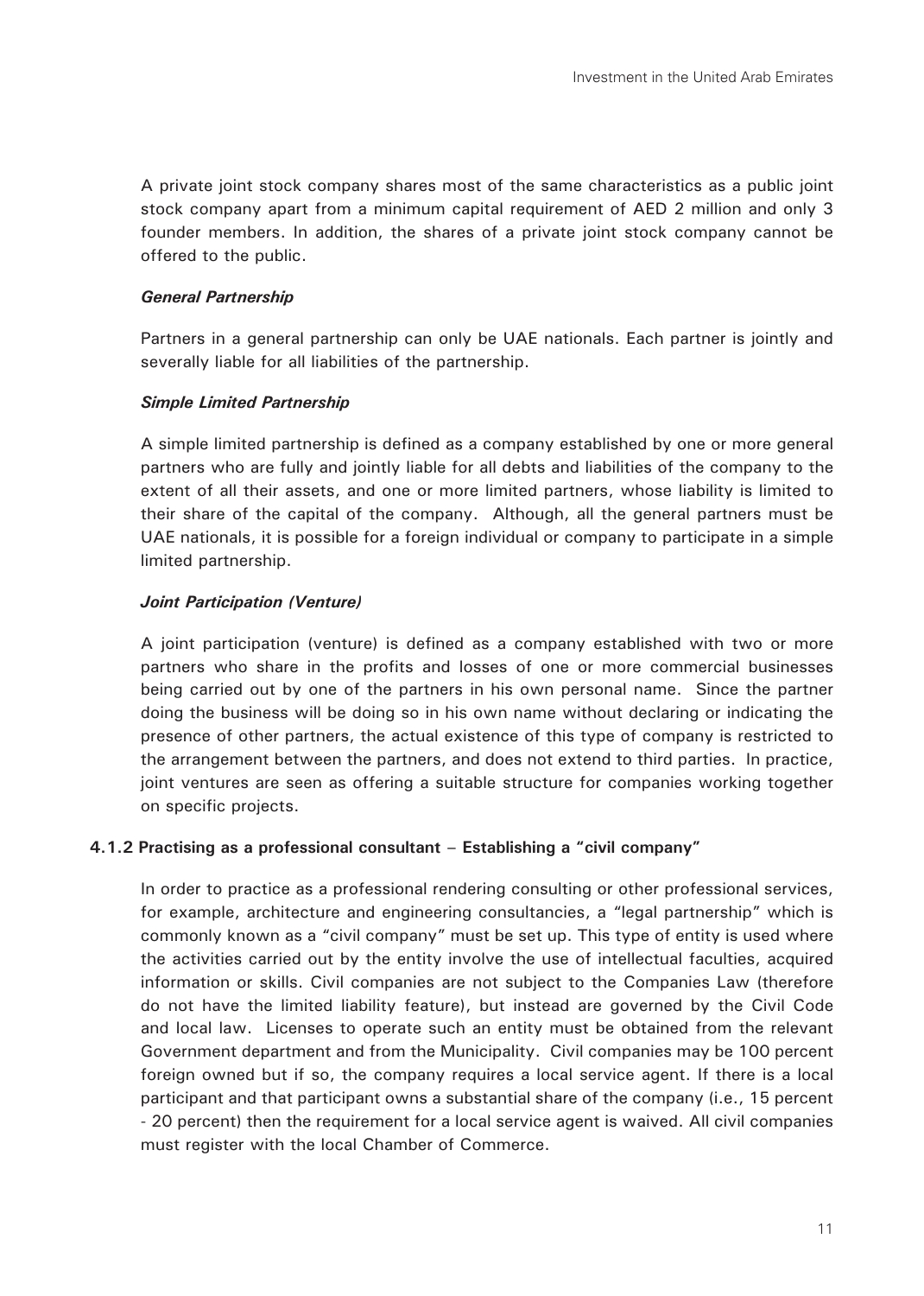# **4.1.3 Appointing a commercial agent or distributor**

Not all foreign businesses wish to have a direct presence in the UAE and it is not necessary to do so in order to make direct sales to customers in the UAE. For those businesses that wish to be represented in the UAE, it may be advantageous to appoint a commercial agent. There are two types of commercial agencies as described below:

# *Registered Commercial Agencies*

Registered commercial agencies are governed by the Commercial Agencies Law that stipulates that a commercial agent must be a UAE national or a company that is wholly owned by a UAE national. There are certain requirements as to the content of commercial agency agreements, which must be formally notarised and registered with the Ministry of Economy and Commerce.

# *Unregistered Commercial Agencies*

Parties to such an agreement cannot benefit from the protection afforded by the Commercial Agencies Law but such agreements are seen as binding commercial contracts. Unregistered commercial agents must be authorised to trade in the UAE but do not need to be UAE nationals or wholly national owned companies.

### **4.2 Accounting and audit requirements**

The Companies Law requires locally registered companies and branches of foreign companies to appoint auditors to audit their annual financial statements. In practice, audited financial statements are generally required to be submitted at the time of renewing the trade licence.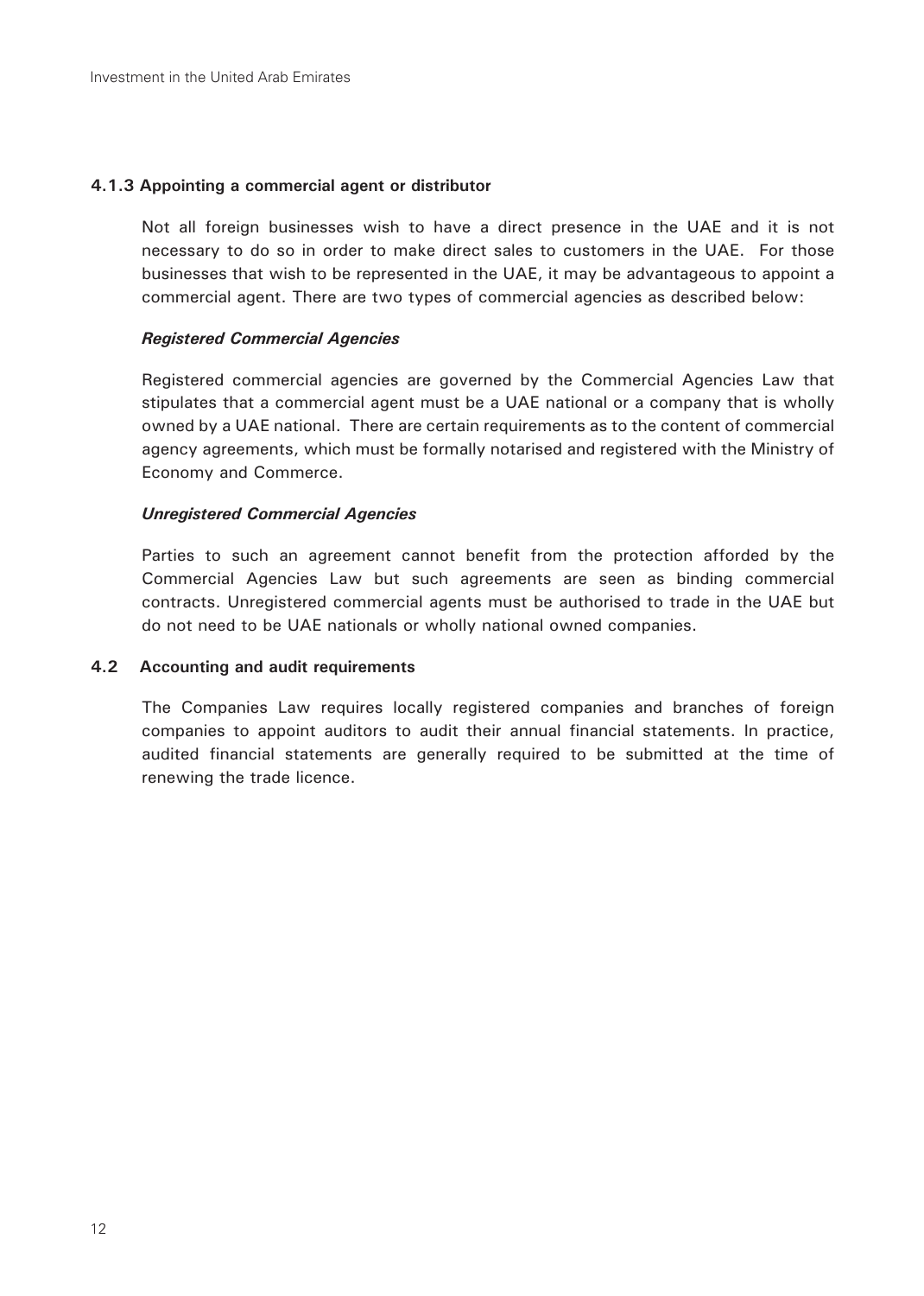# Chapter 5

# Taxation

#### **5.1 Scope of corporate income tax**

The UAE does not have any all-encompassing tax legislation at the federal level. Some of the Emirates have issued their own income tax decrees and these are quite similar in nature and text. The information below applies to the Emirates, in general, unless there is a material difference – in which case this is mentioned specifically. Although in theory the decrees impose tax on the income of all corporate entities, in practice, tax is currently only enforced on foreign oil companies and branches of foreign banks. As the tax legislation is theoretically applicable to all corporate entities, no blanket guarantee can be given regarding the exemption of other corporate entities from corporate income tax. Furthermore, specific tax advice should always be sought in case there are amendments or changes to legislation or current practice.

None of the decrees are detailed or voluminous and are, therefore, open to interpretation. The treatment of contentious items of income and expenditure can only be decided with certainty by entering into discussions with the tax authorities. There is no concept of precedence and all cases have to be agreed on a case-by-case basis.

There is no personal income tax on any form of personal income.

# **5.1.1 Taxation of foreign oil companies**

Corporate income tax is enforced on foreign oil companies, i.e., companies transacting in oil or oil rights, including crude oil or other hydrocarbon materials produced in the Emirates. Although the tax rate applicable to oil companies is generally 55 percent, the amount of tax actually paid by the oil companies is calculated on the basis of a rate agreed in individual concessions between the relevant company and the respective Emirate, which is in turn based on operating profits. Any difference between the rate set out in the decree and the rate stated in the concession agreement is termed a 'make-up' payment.

# **5.1.2 Taxation of branches of foreign banks**

Broadly, branches of foreign banks are taxed at 20 percent of their taxable income in the Emirates of Abu Dhabi, Dubai, Sharjah and Fujairah. The basis of taxation does not differ significantly between the Emirates. Dubai, Sharjah and Fujairah have issued specific tax legislation for branches of foreign banks. Abu Dhabi does not have a specific decree for banks.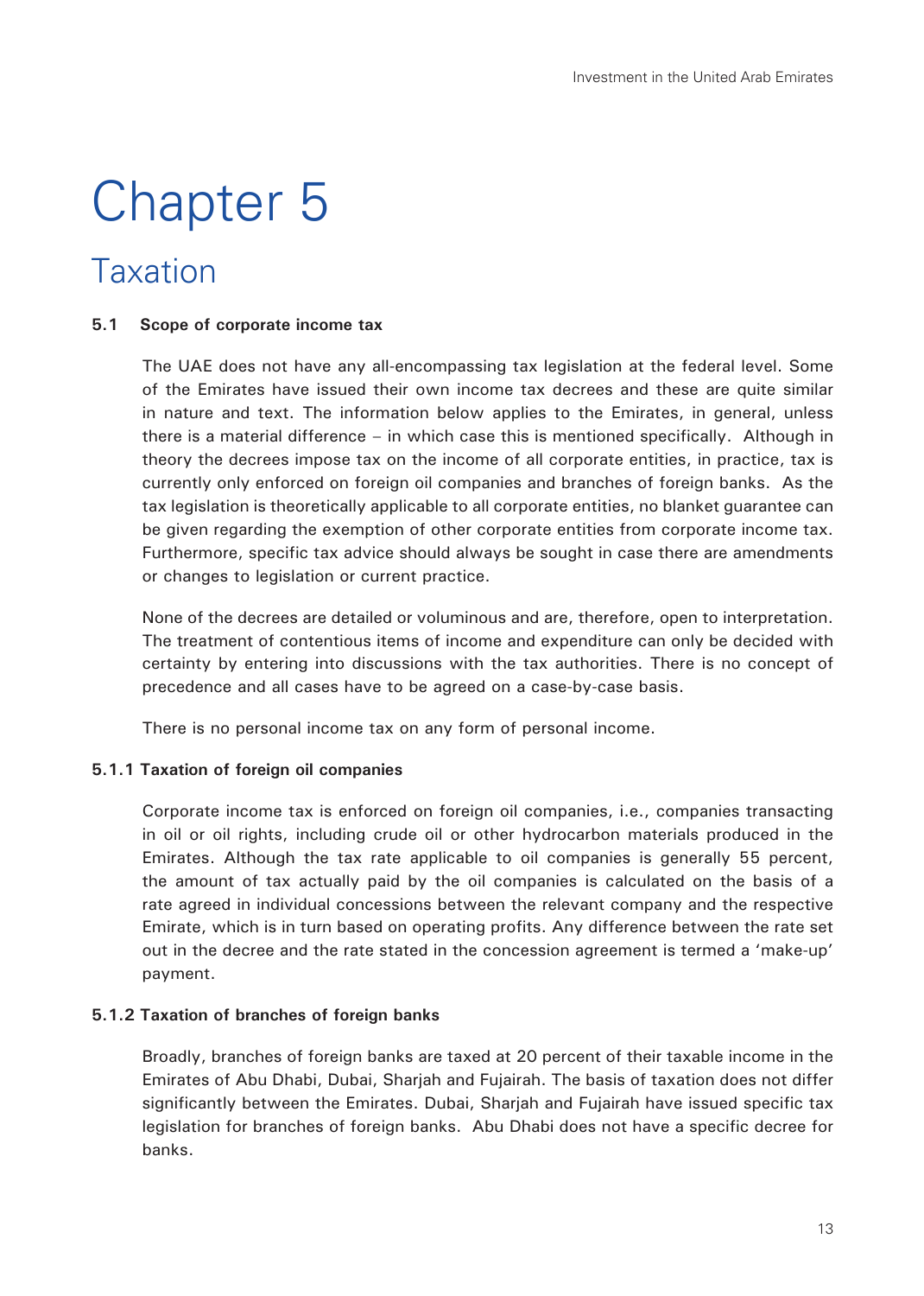Head office overhead expenses charged to branches are permissible as deductions for tax purposes provided that the amount charged is approved by the head office auditors, has been recorded in the books of account of the branch and does not exceed up to 2 $\frac{1}{2}$ percent of the income of the branch.

Specific provisions and write-offs are allowed as a deduction only where there is evidence of such write-off. General provisions are not allowed as deductions in the calculation of taxable income.

Capital expenses cannot be fully written off in one year. Rates of depreciation are included in the income tax decree issued by each Emirate.

# **5.2 Taxes other than income tax**

### **5.2.1 Customs duty**

On January 1, 2003, the GCC countries formed a Customs Union thus removing the barriers to free trade between member states. Consequently, a flat rate of duty of 5 percent was imposed on most imported goods apart from listed exemptions at the first point of entry into the GCC. Those goods may then move freely between GCC countries without the imposition of further duty. It should be noted that the free trade zones are not considered to fall within the GCC Customs Union.

Each GCC country has a protective duty items list that specifies certain items upon which a higher rate of duty will be charged. The aim of this list is to protect the national industry from imports from other countries.

#### **5.2.2 Social security and pension payments**

Under Federal Law No. 7 of 1996, the Pensions and Social Securities Law, where a company employs a UAE National, both the employer and the employee must make social security and pension contributions to the General Pension and Social Security Authority. These contributions are based on the salary received by the employee and are payable at the following rates:

| Public employer  |   | 15 percent   |
|------------------|---|--------------|
| Private employer |   | 12.5 percent |
| Employee         | ÷ | 5 percent    |

There is no requirement for the employer of an expatriate or for the expatriate to make social security contributions.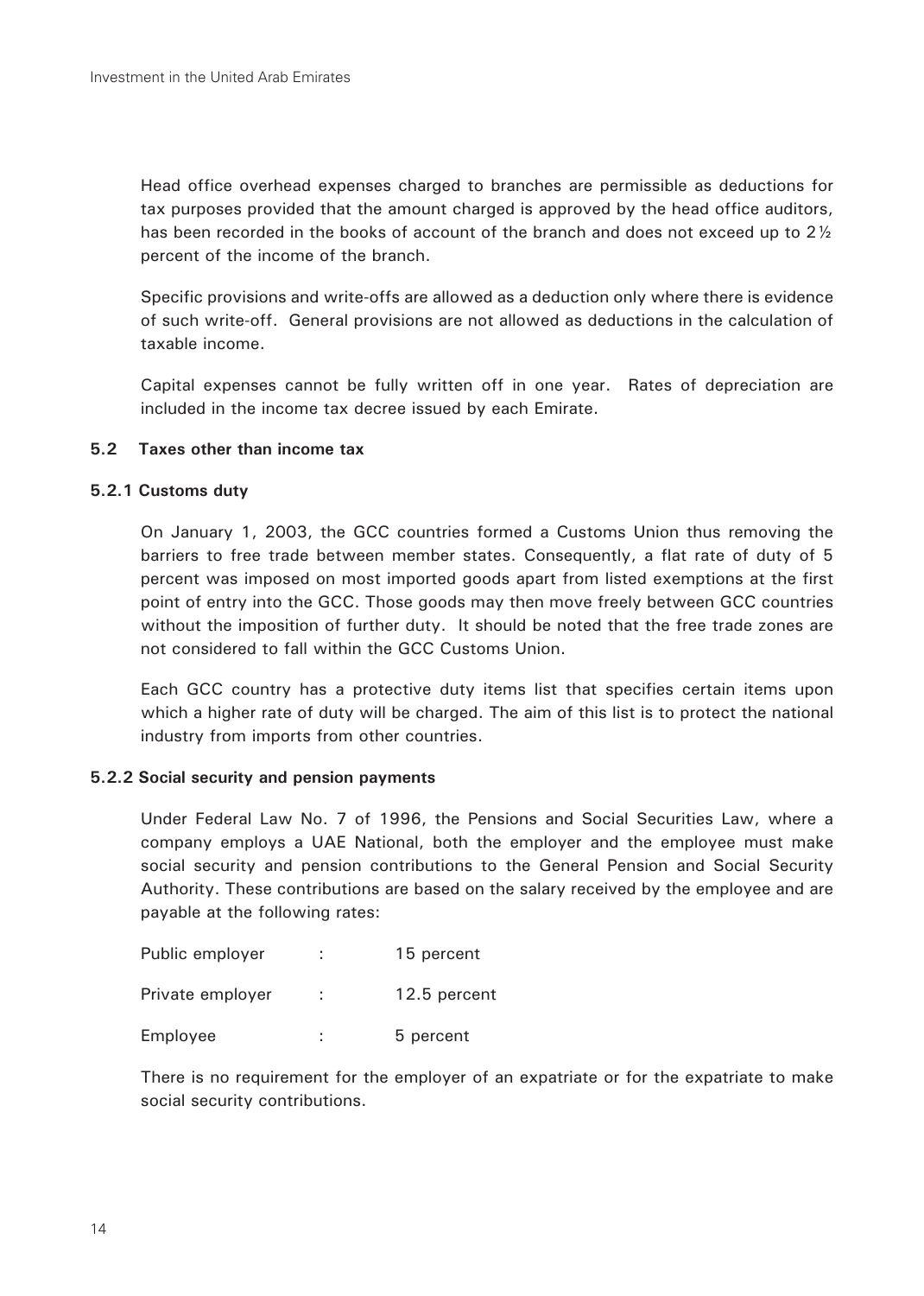#### **5.2.3 Stamp Duty and Transfer Taxes**

Apart from a 2 percent registration fee on the transfer of legal title in respect of the sale value on property acquisitions (1.5 percent on purchaser's account and 0.5 percent on seller's account), there is no other stamp duty or transfer tax in the UAE.

#### **5.2.4 Withholding Taxes**

There are no withholding taxes in the UAE.

#### **5.2.5 Sales Taxes**

There is currently no sales tax legislation in the UAE. However, the UAE government is reviewing the practicality of implementing value added tax (VAT). The Emirate of Dubai, Dubai Municipality levies a 30 percent 'sales tax' on the sale of alcohol. A special liquor license is required to buy alcohol from an authorised liquor shop, for consumption at home. Only non-Muslims with a valid residence visa may obtain a liquor license. It is our understanding that this 'sales' tax is not levied in other Emirates.

# **5.2.6 Other indirect taxes**

In the Emirate of Dubai, Dubai Municipality levies a 10 percent tax on hotel revenues. This is passed on to the consumer by way of room/service charges. We understand this is not charged in Abu Dhabi.

The Dubai Municipality also levies a 5 percent tax on the rental income of residential buildings. This tax is often passed on to the residential tenant in the form of increased rent. The Abu Dhabi Municipality has confirmed that no such charge is levied in Abu Dhabi at this time.

### **5.3 Double taxation treaties**

The UAE has entered into Avoidance of Double Taxation Agreements with the following countries concerning income, capital or both: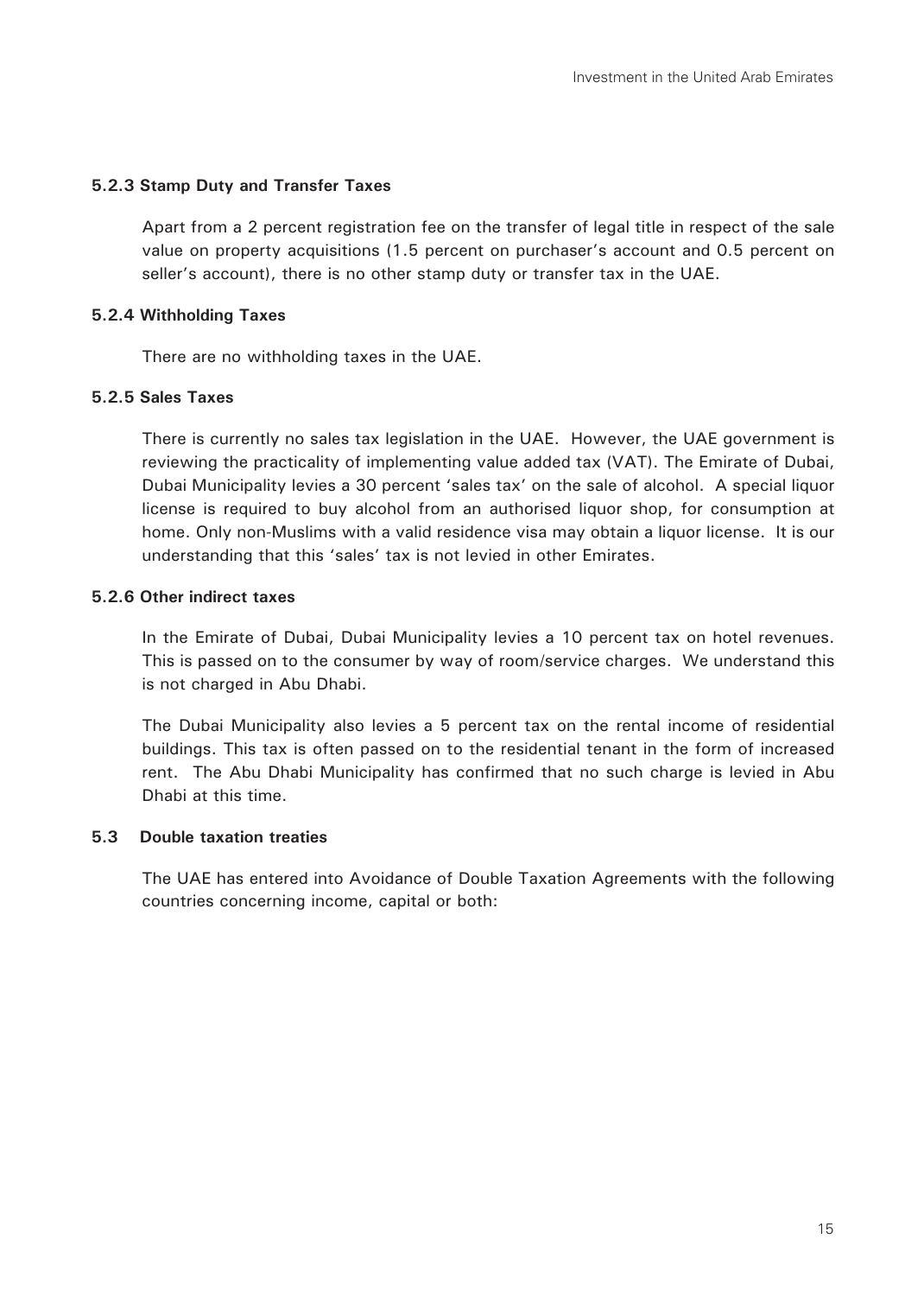| <b>Country</b> | <b>Treaty type</b>     | <b>Country</b> | <b>Treaty type</b> |
|----------------|------------------------|----------------|--------------------|
| Algeria        | income                 | Mongolia       | income             |
| Austria        | income                 | Morocco        | income and capital |
| Armenia        | income and capital     | New Zealand    | income             |
| <b>Belarus</b> | income and capital     | Pakistan       | income             |
| Belgium        | income and capital     | Poland         | income and capital |
| Canada         | income and capital     | Romania        | income and capital |
| China          | income                 | Singapore      | income             |
| Czech republic | income and capital     | Sudan          | income             |
| Egypt          | income                 | Syria          | income             |
| Finland        | income                 | Thailand       | income             |
| France         | income and inheritance | Tajikistan     | income             |
| Germany        | income and capital     | Tunisia        | income and capital |
| India          | income and capital     | Turkey         | income             |
| Indonesia      | income                 | Turkmenistan   | income             |
| Italy          | income                 | Ukraine        | income and capital |
| Korea          | Income                 | Yemen          | income             |
| Malaysia       | income                 |                |                    |

The UAE has also entered into Avoidance of Double Taxation Agreements concerning transport with Singapore, Switzerland, the Netherlands, Turkey, the U.S., the Maldives, Syria, the UK, Australia, Azerbaijan, Sri Lanka, India and the Czech republic.

Some of the above treaties are awaiting ratification.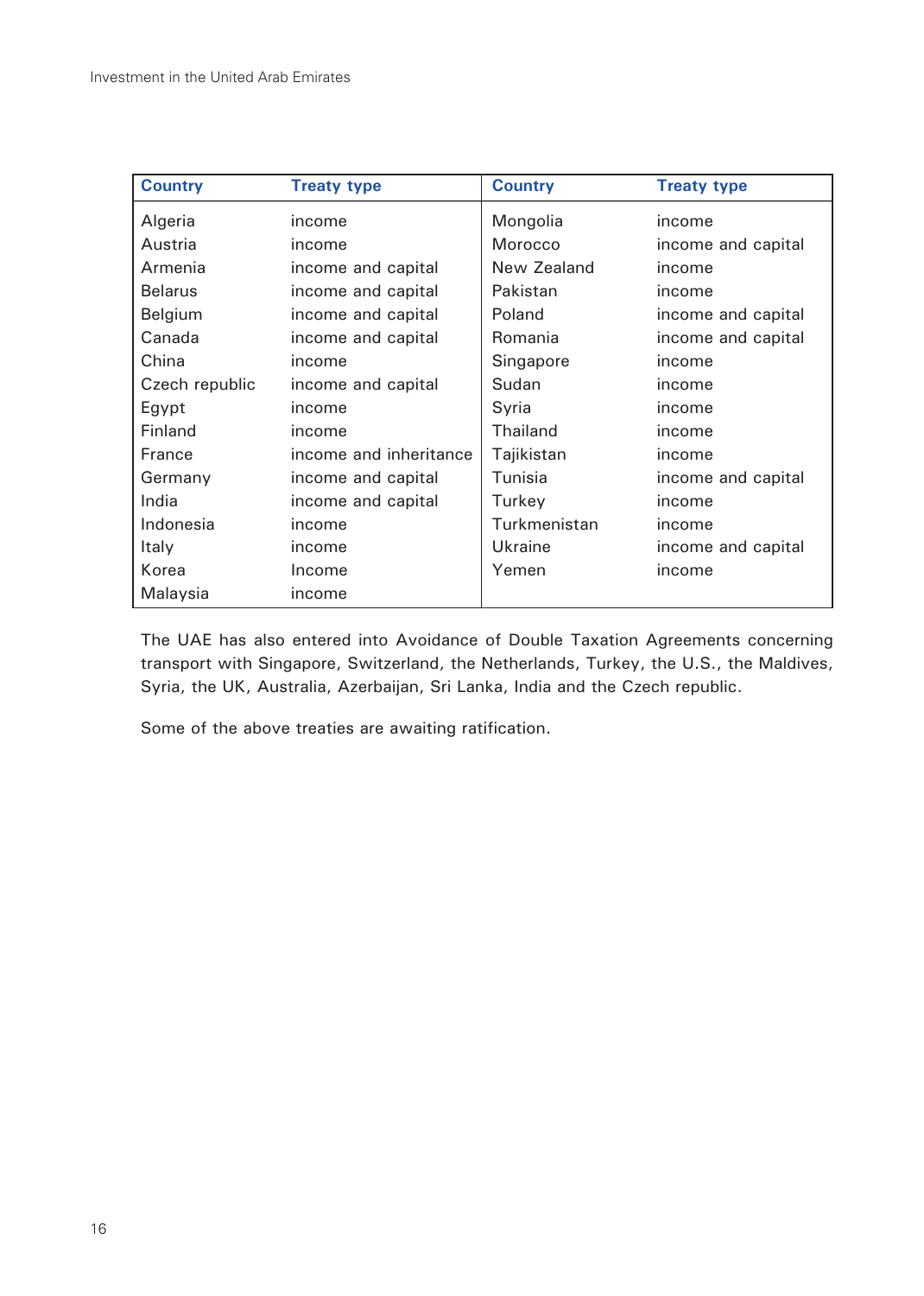# Chapter 6 Free Trade Zones

### **6.1 Why invest in a Free Trade Zone**

The establishment of Free Trade Zones (FTZs) in the UAE has been one of the most significant and promising initiatives taken to attract foreign investment. Dubai was the first Emirate to establish a FTZ in Jebel Ali. The general benefits of being located in a FTZ are set out below:

- 100 percent foreign ownership;
- no restrictions on profit repatriation:
- no exchange controls:
- a guarantee of no corporate and personal income taxes for 15 50 years from set up;
- availability of offices, factory premises and warehouses;
- excellent port, airport and road transport infrastructure;
- efficient utilities and modes of communication;
- no import or export duties, (except for sales made from FTZs into the UAE and the rest of the GCC);
- No recruitment restrictions, and special assistance in obtaining work permits for expatriate staff.

# **6.2 Location of Free Trade Zones**

#### **Dubai**

Dubai has seen a dramatic rise in the number of free trade zones. Each zone has a focus on a particular type of industry. The names and industry focus of the many free zones within Dubai are listed below:

- Jebel Ali Free Zone manufacturing, heavy industry and distribution. It also encompasses:
	- o Dubai Cars and Automotive Zone: re-export of automobiles
	- o Dubai Gold and Diamond Park: dealing in precious metals and stones
- Dubai Airport Free Zone light industry, assembly, distribution, service industries such as insurance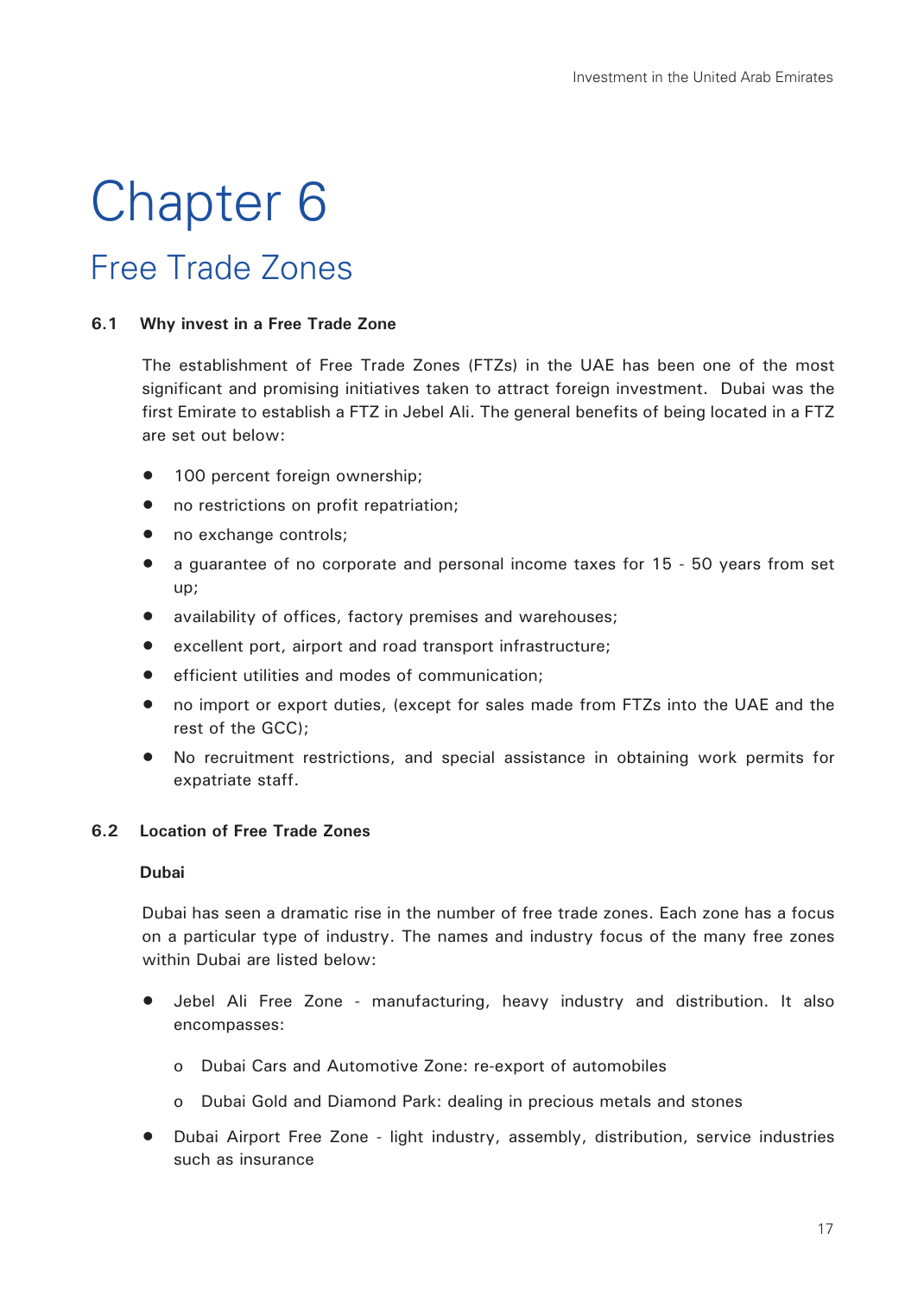- Dubai Technology and Media Free Zone this zone includes:
	- o Dubai Internet City: information and communications
	- o Dubai Media City: media related business
	- o Knowledge Village: education and learning establishments
- Dubai Metals and Commodities Centre aims to attract the world's leading precious metals, jewels and commodities traders. This zone also includes a manufacturing facility and a diamond-trading bourse.
- Dubai International Financial Centre (DIFC) This free zone focuses on financial institutions and financial service firms and aims to establish the UAE as a leading financial centre. The zone is subject to a comprehensive regulatory regime that follows international standards. The regulatory authority in the DIFC is the Dubai Financial Services Authority.
- Dubai Healthcare City aims to attract providers of healthcare, medical education and research.
- Dubai Maritime City-in the process of being created and aims to attract companies engaged in vessel design, manufacture, repair and maintenance and marine management and related services.

Other free trade zones in Dubai include Dubai Aid and Humanitarian City, Dubai Techno Park, Dubai Auto Parts City, Dubai Textile City, Heavy Equipment and Trucks Free Zone, Dubai Flower Centre Free Zone, Dubai Carpet Free Zone, and Dubai Outsource Zone.

#### **Abu Dhabi**

Abu Dhabi Free Trade Zone - The objective of this free zone was to establish Abu Dhabi as a major bulk commodity-trading base to further the development of other existing industrial zones in the Emirate.

*Higher Corporation for Specialized Economic Zones (HCSEZ)* – The HCSEZ establishes specialized economic zones across a range of industries in Abu Dhabi. The benefits of the zones are similar to those in free trade zones.

#### **Sharjah**

*Hamriyah Free Zone* – Established in Sharjah, this free zone caters to industrial, manufacturing, processing and assembling industries. Sharjah is the only Emirate with ports on the Arabian Gulf's east and west coast with direct access to the Indian Ocean.

*Sharjah Airport International Free Trade Zone* - this aims to capitalise on Sharjah's excellent access to both East and West by attracting light manufacturing, storage and distribution business together with service industries.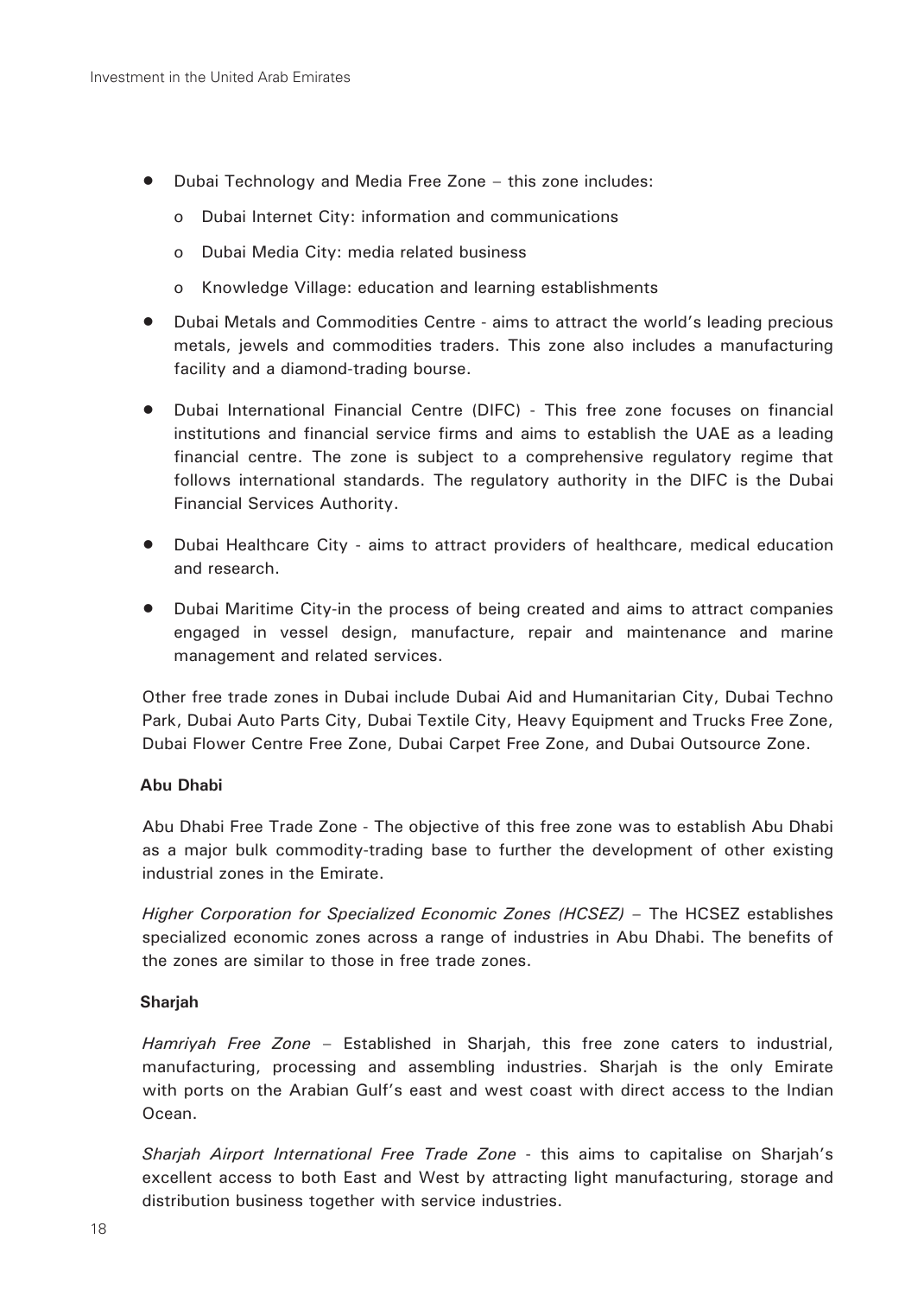### **Ras al Khaimah**

Set up on May 1, 2000 on Al Hulayla Island, this free trade zone aims to attract all types of investment with an aggressive marketing plan that aims to turn this zone into the leading free trade zone of the northern Emirates.

#### **Fujairah**

Fujairah Free Trade Zone, located near Fujairah Airport attracts manufacturing, distribution and general trading industries.

### **Ajman**

Ajman Free Trade Zone again aims to attract all types of business from heavy manufacturing industry to professional service companies.

#### **Umm al Quwain**

This free trade zone is known as the Ahmed Bin Rashed Port and Free Zone and aims to attract light industrial development.

### **6.3 Business vehicles available to the foreign investor**

An independent free zone authority governs each FTZ. The rules and regulations of each FTZ do not differ substantially, all being simple yet comprehensive. The UAE Companies Law is not applicable in the FTZs.

In most FTZs there is a combination of two or all of the following three types of business vehicles available to the foreign investor:

# **Free Zone Company (FZCo)**

A FZCo has the following characteristics:

- Limited liability
- A minimum of two shareholders
- Minimum share capital is dependant on the FTZ

#### **Free Zone Establishment (FZE)**

A FZE has the following characteristics:

- Limited liability
- A maximum of one shareholder
- Minimum share capital is dependant on the FTZ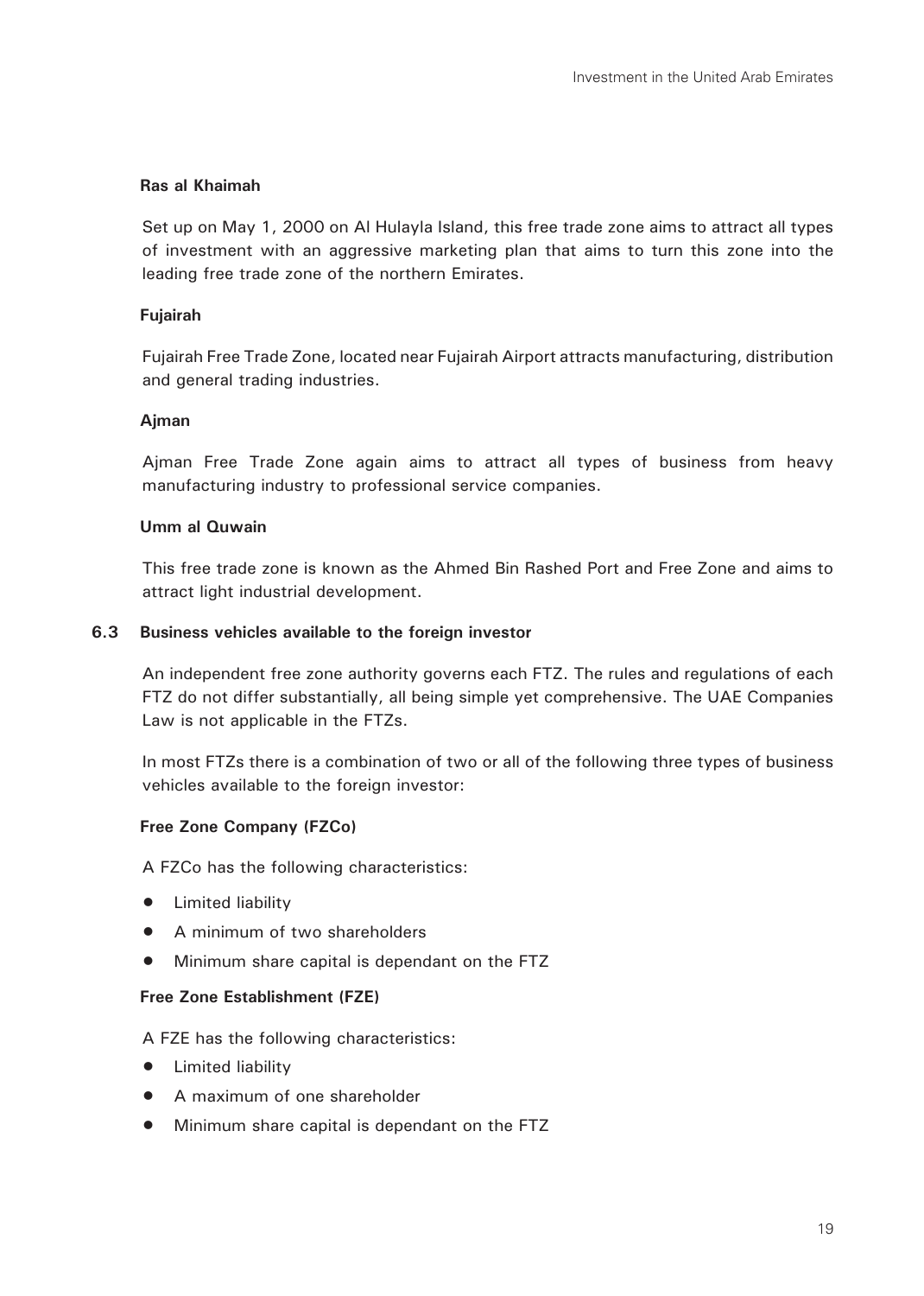#### **Branch of a Foreign Company**

A branch has the following characteristics:

- Governed by the rules and regulations of the parent company
- The activities of a branch in a free zone depend on the type of license issued to the branch. It can carry out commercial activities in the free zone, if it receives a license that allows it to do so

#### **6.4 Types of license**

To operate in a FTZ, all businesses need a license. The type of license depends primarily on the nature of the activity undertaken. Generally, in most FTZs a combination of the following types of licenses are available to the foreign investor:

#### *Trading license*

This enables companies to carry out general trading activities, as specified in the license.

#### *Industrial license*

This license is required for the manufacture of products.

#### *Service license*

A service license is necessary where the activities undertaken are of a service nature.

#### **6.5 Accounting and audit requirements**

As FTZs have their own laws and regulations, the accounting and audit requirements can differ between free zones. For example, Jebel Ali Free Zone and Dubai Airport Free Zone require limited liability entities to lodge annual accounts, together with an audit report, within three months of the end of the entity's financial year. However, limited liability entities in the Dubai Technology and Media Free Zone are not subject to this requirement. Branches are not required to lodge audited accounts with free zone authorities.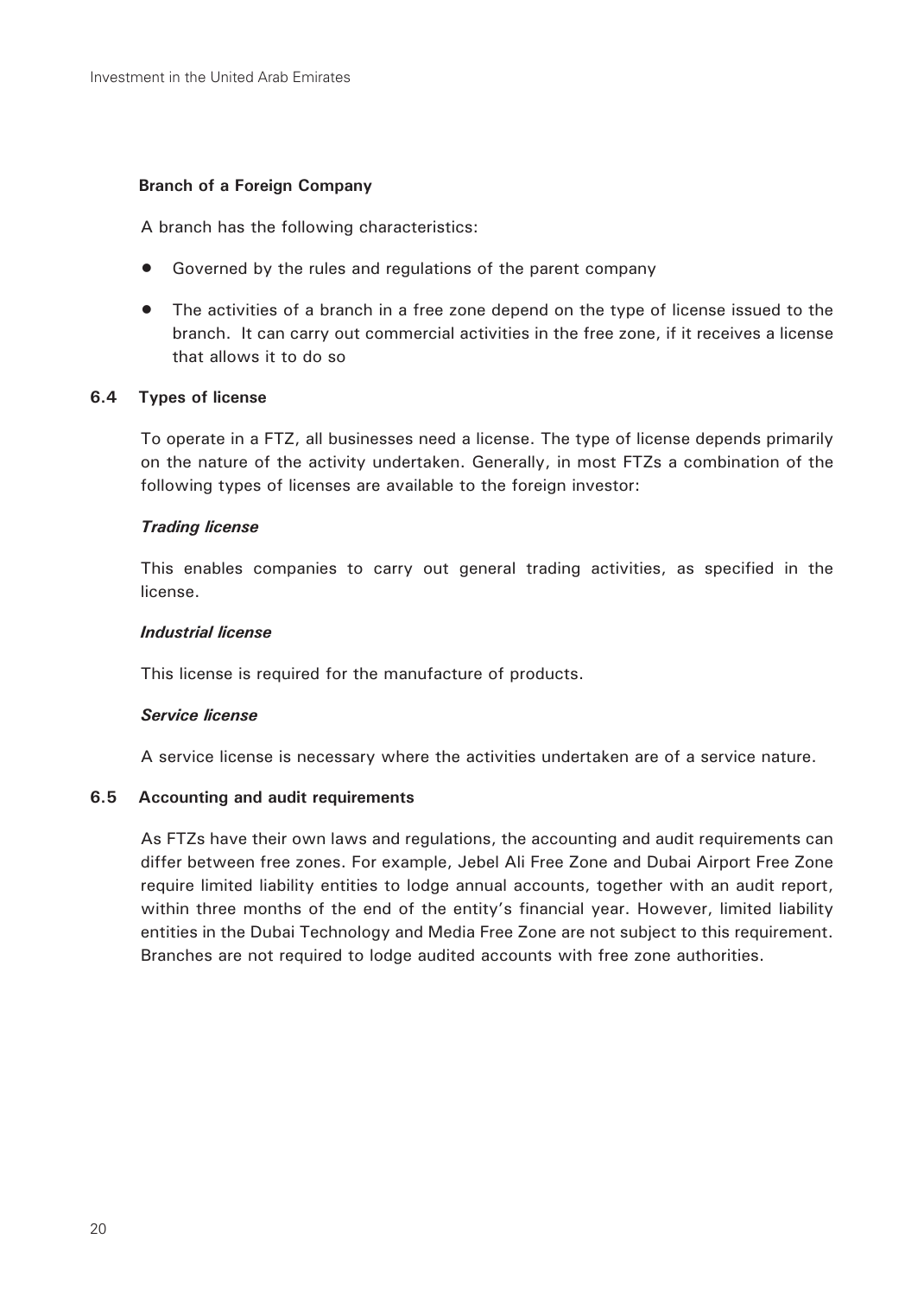# Chapter 7

# Labour

### **7.1 UAE Labour Law**

The Federal Act No. 8 of 1980 as amended by Law No. 12 of 1986 ("the Labour Law"), administered by the Federal Ministry of Labour and Social Affairs ("the Ministry") in the UAE, regulates employment terms such as hours of work, leave, termination rights and medical benefits. The provisions of the Labour Law override any conflicting provisions in any contract of employment that are less beneficial to the employee.

Businesses are encouraged to employ UAE nationals and expatriates can be employed only after approval from the Ministry and on obtaining work permits. A specimen form of labour contract in Arabic is available from the Ministry and is widely used, although other forms of contracts are enforceable, if registered, provided they comply with the Labour Law. There are two basic forms of contract, those with a specified term and those with an unspecified term. The Labour Law applies to both types of contract with the main difference being the end of service benefits (see below).

There are no trade unions in the UAE. In the event of a dispute between the employer and the employee or in the interpretation of the Labour Law, the Ministry initially acts as an adjudicator to resolve the dispute. If a party wishes to appeal a decision of the Ministry, it can take its case to court.

# **7.2 Compensation package**

Salaries and benefits offered to employees vary from one organisation to another. The remuneration structure also varies although two of the commonly used structures are:

- Breaking up the total emoluments into separate amounts for basic pay, house rent allowance (HRA), travel allowance and other expatriate benefits like medical, leave passage and gratuity. This structure is popular with a majority of the companies including some multinational companies in the country.
- A gross package that consists of the basic pay element and an allowance element (covering all allowances).

# **Social Security**

In respect of UAE nationals there is a state security fund, General Social Security and Pensions Authority, requiring contributions by the employer and the employee. For more details, please refer to section 5.2.2 of this booklet. Insurance such as workmen's compensation against industrial injuries is common in industrial establishments.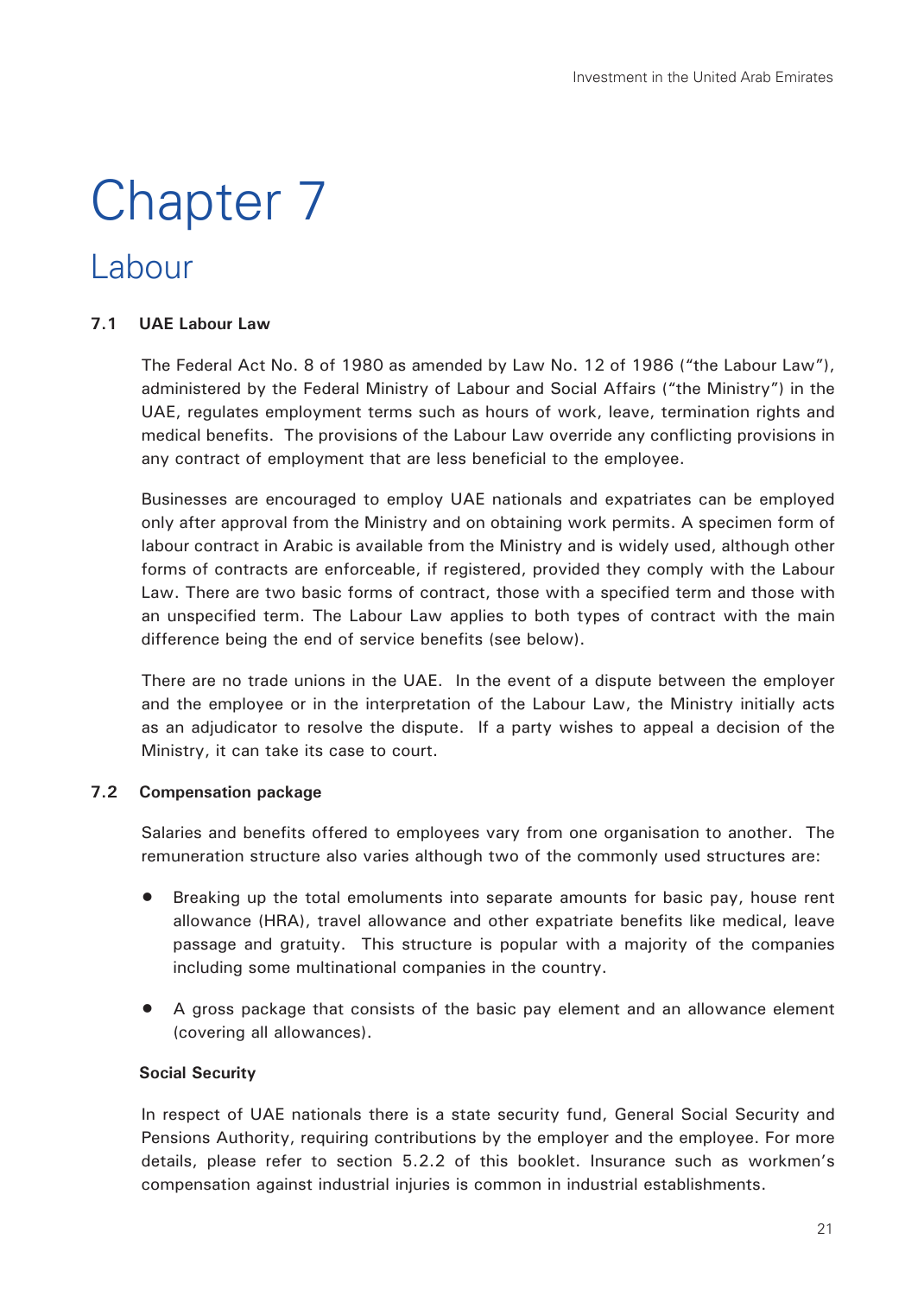### **End of service benefits**

In accordance with the UAE Labour Law, an employee who has completed a period of one or more year's service is entitled to end of service benefits on termination of employment. Days of absence from work without pay are not included when calculating the period of service. The employee's end of service benefits generally include gratuity, accrued leave encashment, pay in lieu of notice period and repatriation ticket (where applicable).

Gratuity is payable in accordance with UAE Labour Law and is as follows:

### *Specified duration contract*

- Twenty-one days basic salary for each year of service for the first five years of service;
- Thirty days basic salary for each year of service thereafter on condition that the total gratuity does not exceed twenty-four months basic salary.

If an employee resigns, prior to completion of the contract period of a specified duration contract, gratuity is not payable. However, where an employee completes five years service, gratuity is payable on resignation even if the contract is for a specified period and the employee resigns before the end of this period.

#### *Unspecified duration contract*

On termination or resignation after five years of service, gratuity is payable on the same basis as that for employment contracts of specified duration.

If an employee resigns within five years, gratuity is calculated as follows:

- Where continuous service is over one year but less than three years, the employee is entitled to one third of the gratuity as described for the specified duration contract above
- Where continuous service is more than three years but less than five years, the employee is entitled to two-thirds of the gratuity as described for the specified duration contract above.

The maximum amount of gratuity payable is equivalent to twenty-four months basic salary.

If the employee is a UAE national, their gratuity is paid to the General Social Security and Pensions Authority.

# *Sick pay*

If an employee has completed more than 6 months of the probation period in continuous service of the employer and falls ill, he is entitled to sick leave not exceeding 90 days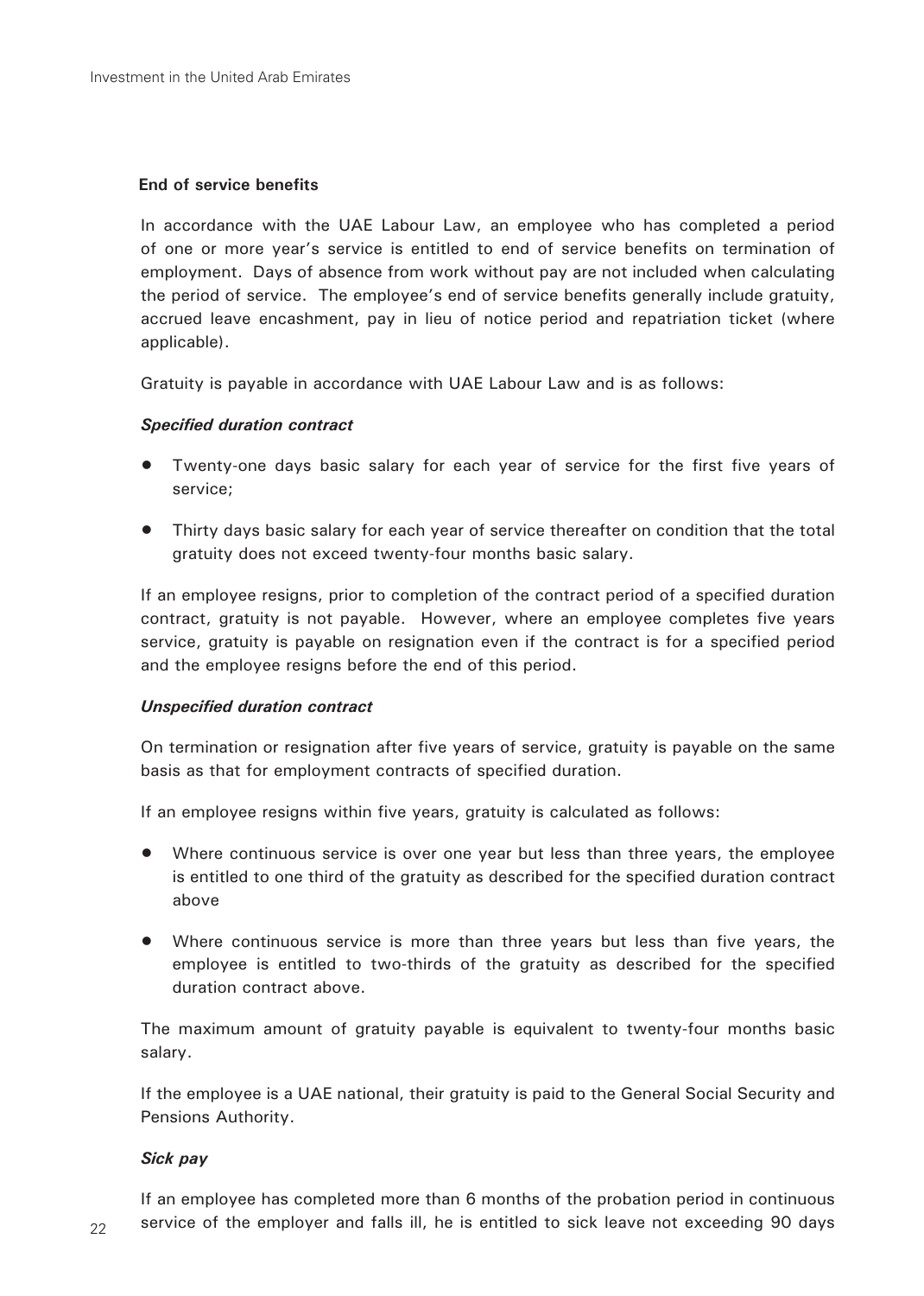whether continuous or otherwise, in respect of each year of service. Such leave shall be calculated as follows:

- Full pay for the first 15 days
- Half pay for the next 30 days
- Without pay thereafter

Normally a medical certificate is required for being absent for two consecutive days due to medical reasons.

### *Holidays*

In addition to annual leave, which is usually 30 calendar days, employees are entitled to full pay for official holidays and public holidays which are officially declared by the Government, generally on the following occasions:

- New Year's day (Islamic calendar))
- New Year's day (Gregorian calendar)
- Eid Al Fitar
- Eid Al Adhah
- Birthday of the Prophet
- Accession day
- National day

# **7.3 Visa and permit requirements**

Laws and procedures regarding entry, employment and residency within the UAE change constantly, and up to date legal advice should be sought.

In general, all visitors, except citizens of the GCC states and transit visitors who do not leave the airport must obtain visas to enter the UAE. There are several types of visas and permits available in the UAE and the type of visa or permit required will depend on the purpose of entry to the UAE. Citizens of certain exempted countries can automatically obtain a limited period entry permit on arrival.

Visitors with Israeli stamps on their passports are banned from entry to the UAE.

# *7.3.4 Employment visa*

This is intended for those entering the country for employment purposes, but in practice employees often enter on a visit visa that is then converted to an employment visa.

Employment visas are issued by the Ministry. In general, a business can recruit either expatriate or local staff subject to certain requirements. Employers must apply to the Ministry for visas for individual members of staff, although certain categories of employer may obtain group visas that permit the employment of a specified number of staff without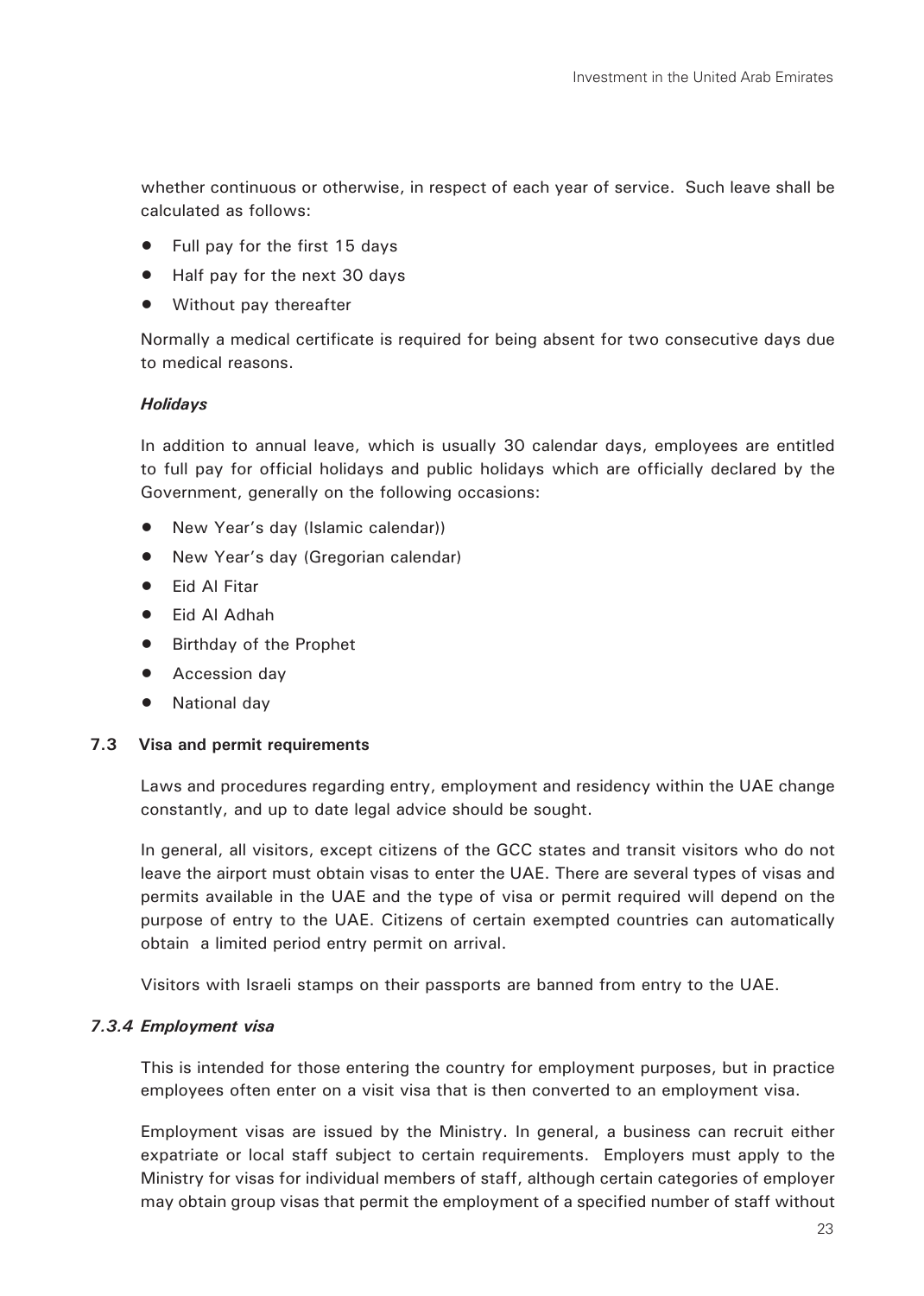personal particulars. An informal employment quota is allocated to the employer based on the size of the business, but numbers may be increased if adequate reasons are given and the employer is in good standing as regards compliance with labour regulations. As a business grows, to encourage Emiratisation, the Ministry may impose a quota requiring the employer to engage a minimum percentage of local staff. Some industries, such as banking, are required to employ a much higher percentage of UAE nationals than other industries. In 2006, the UAE implemented a law under which companies with over 100 employees are required to emiratise their secretarial and human resources managerial positions. This includes all managerial and supervisory positions within the human resources field be it executive, administrative, financial, professional or clerical. Persons occupying these positions should be responsible for executing tasks relating to human resources, starting from planning and directing human resources to labour relations, wages and incentives, and personnel issues.

An employment visa allows entry for 60 days during which time employment permit formalities must be completed for the employee, and they must obtain a residence permit (refer to 7.3.6).

The consent of the employer is needed to transfer an employment visa to a new employer even at the end of a fixed term employment contract, to avoid the employee receiving a visa ban. Certain categories of employees are prohibited from transferring their visa even with the consent of the employer. However, these rules keep changing.

A sponsor may agree to release an employee from his sponsorship either at the end of his contract or for a mutually agreed reason during the tenure of a contract.

#### *7.3.5 Residence visa*

This visa is issued to those intending to live in the UAE who do not enter under another category visa (for example: it is often issued to wives and children of individuals already resident in UAE). It allows the bearer 60 days to convert their visa to a residence permit (refer to 7.3.6).

#### *7.3.6 Residence permit*

Residence permits allow the bearer to live in the UAE for a period of three years. There are two types of residence permits – either with or without employment. To retain a valid residence permit, a resident of the UAE must not leave the country for more than six months at a time. If an employee does stay away for longer than this, the residence permit is automatically cancelled.

An employee earning in excess of AED 4,000 per month can sponsor his immediate family to obtain a residence permit and so reside in the country.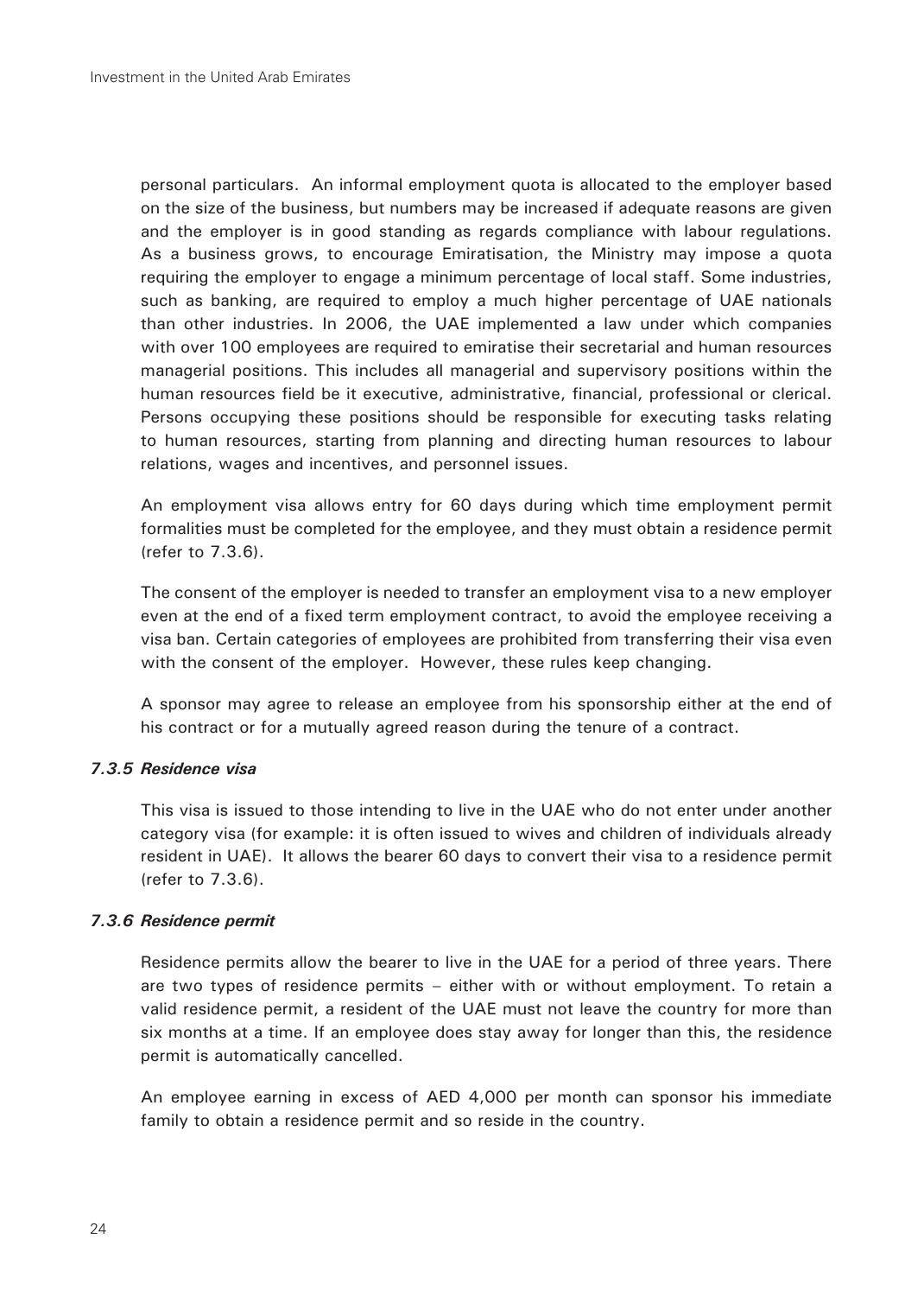If a family member chooses to work, they will require a 'no objection' letter from their sponsor (i.e., their spouse or parent). Their employer will then provide them with a labour card but their spouse / parent will remain their sponsor unless the employer insists on sponsoring them, in which case, they will become holders of an employment visa.

### *7.3.7 Labour card*

Once the employee has entered the UAE (or paid the requisite fee to forego re-entry) he must undergo a medical check. The current fee for the medical test and certificate is 200 AED for the test and 300 AED for the issue of a health card. The employer must then obtain a labour card for the employee from the Ministry of Labour and Social Affairs within 30 days of the employee's entry into the UAE.

#### *7.3.8 Health card*

Every resident is required to obtain a health card from the local hospital. The health card entitles subsidised medical treatment at the health clinic/hospital issuing the health card. Alternatively, one can have medical insurance through an agency recognised by the labour authorities, who regulate such entities in each Emirate.

#### **7.4 Immigration card for business**

A business in the UAE must fulfil certain requirements before employing staff and submitting visa applications on behalf of their employees or other persons. It must register with the Immigration Department and submit the required documentation to obtain a business Immigration Card (renewable every three years) and also register with Ministry of Labour and Social Affairs on obtaining its trade licence. The business must also appoint a representative to deal with the immigration and labour departments. Once the business has been operating for three months it is advisable, but not compulsory, that the business obtains a transit visa option on their business immigration card. This allows the business to obtain 14-day transit visas. At this time application may also be made for a visit visa option to be added to the business immigration card.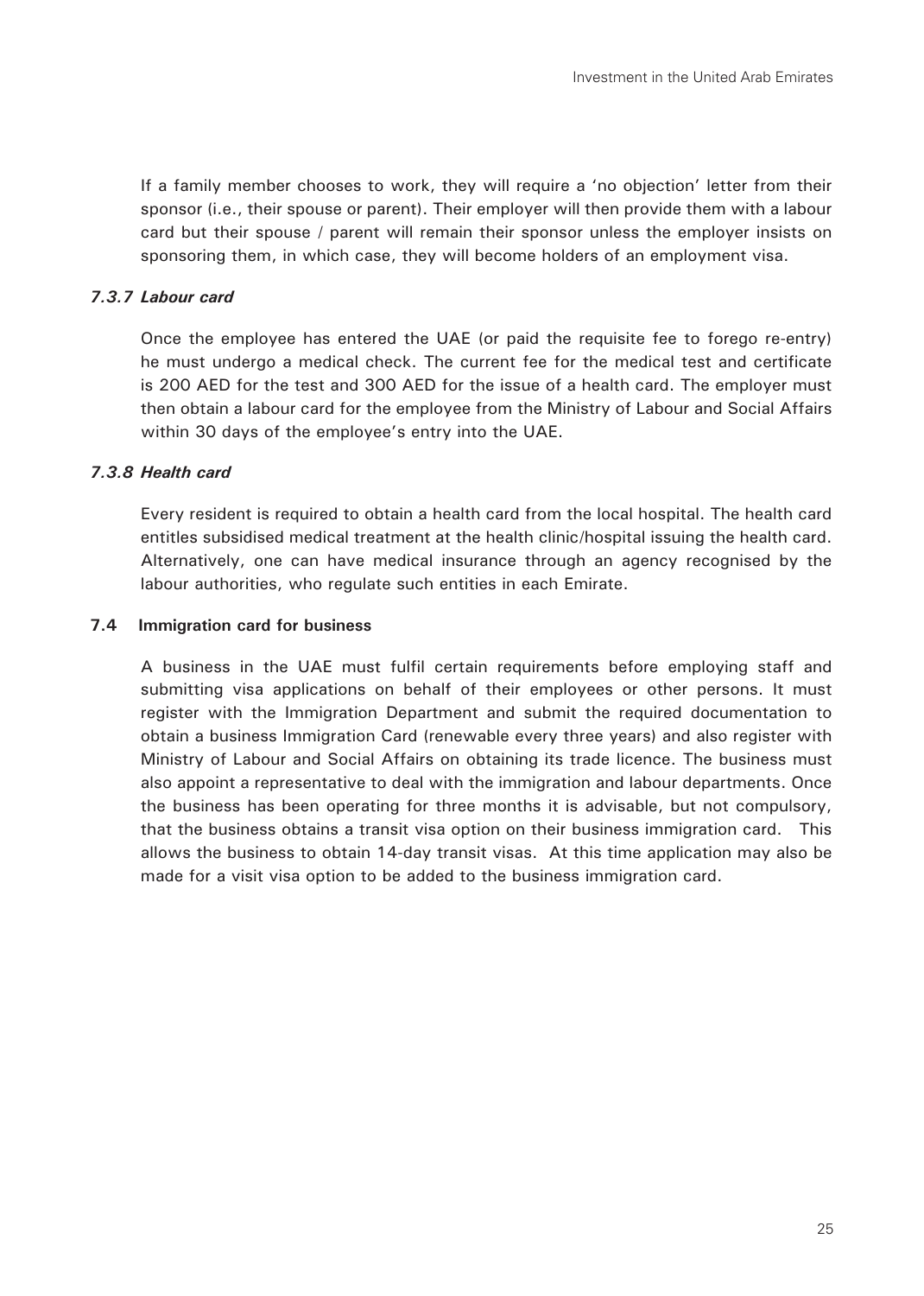# Chapter 8 Working conditions

#### **8.1 Lifestyle**

#### **8.1.1 Social environment**

There is little crime in the UAE and the country is clean, with modern facilities. Foreign newspapers, magazines, films and videos are readily available though these may be subject to censorship. Alcohol is available for consumption by non-muslims in certain Emirates and may be consumed at home, in hotels and on licensed club premises. There is also a wide range of entertainment available such as the cinema or desert safaris, and there are many sporting facilities, restaurants and hotels. Women are permitted to work and can drive and move about unaccompanied.

#### **8.1.3 Transport**

The UAE has a comprehensive road network with driving on the right hand side of the road.

Taxis are the main form of public transport. Visitors may hire a car if they hold an international driving licence.

Major international car rental companies operate in the UAE.

#### **8.1.4 Education**

There are government schools in all the Emirates providing free primary and secondary education to UAE nationals.

There are private foreign schools offering the academic curriculum of the UK, the U.S. and other countries such as Italy, Japan, Iran, France, Germany, India and Pakistan as well as the International Baccalaureate.

# **8.1.5 Medical services**

The Department of Health and Medical Service provides medical care to all UAE nationals, visitors and resident expatriates. The department issues health cards to individuals that entitle them to subsidised consultation and free medicines.

Fees on medical examination by consultants / specialists in hospitals are less for health card holders than for non-card holders while UAE nationals who hold health cards are exempt from these charges.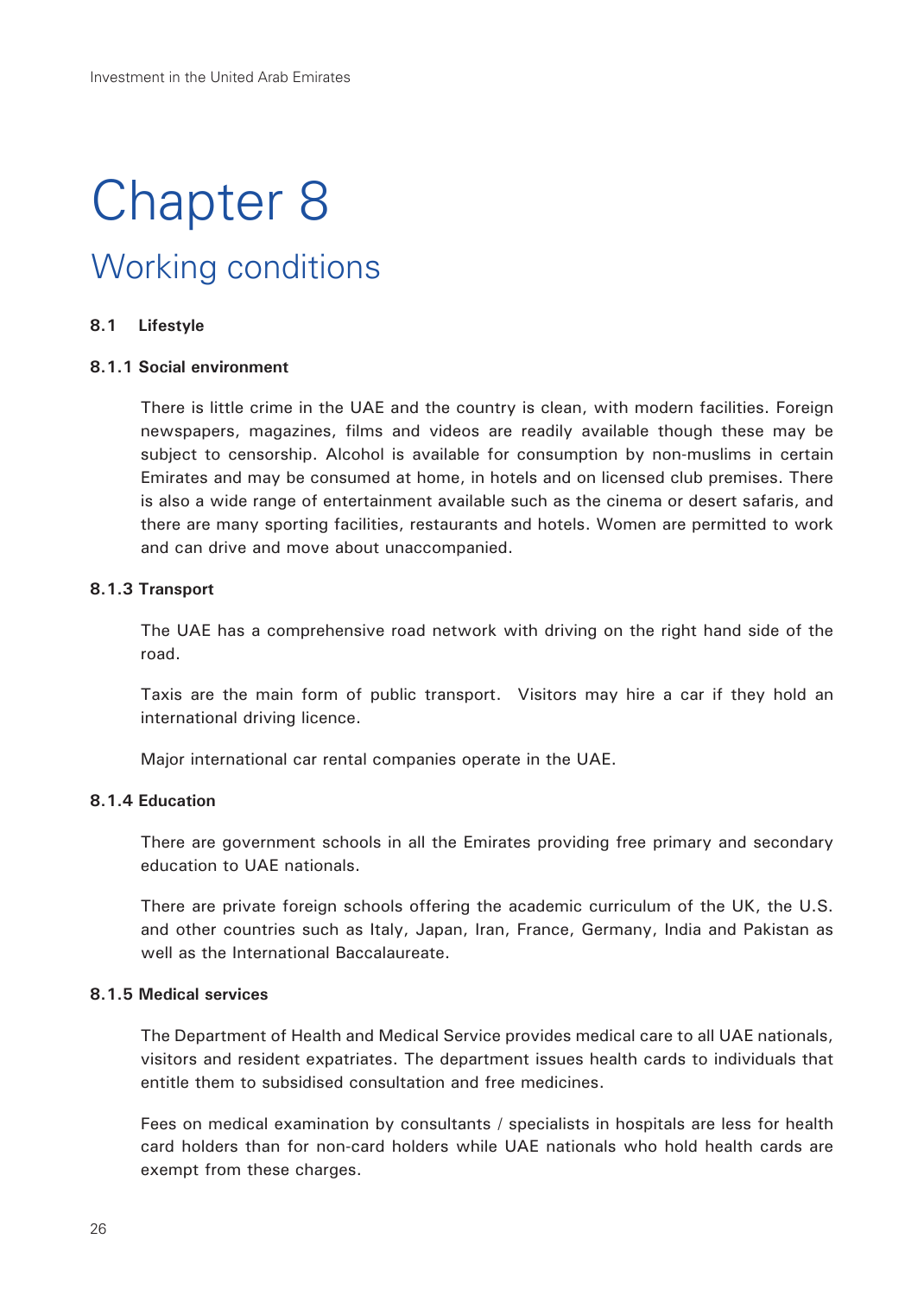Expatriate visitors on visit and transit visas can make use of government health services offered by paying a fee to a general practitioner or specialist, only twice during their stay in UAE, without paying any health card fees. Otherwise they may use private facilities.

# **8.4 Working hours**

Normal hours of work are eight hours a day (exclusive of breaks). Hours of work may be increased to nine hours a day in commercial establishments, hotels, cafes and for guards and any other operations where such increase is authorised by order of the Minister of Labour and Social Affairs.

Normal working hours are generally reduced by two hours a day during the holy month of Ramadan.

Where the circumstances of work require an employee to work more than the normal number of hours, overtime payments are made at 25 percent or 50 percent in excess of his/her usual rate of pay, depending on the number and timing of excess hours worked.

Friday is the weekend except for daily paid employees. Where circumstances require an employee to work on Friday, the employee is given a day off in lieu or is entitled to receive 150 percent of his daily basic pay. Government departments and the private sector generally work five days a week commencing from Sunday. Banks generally operate Saturday to Thursday.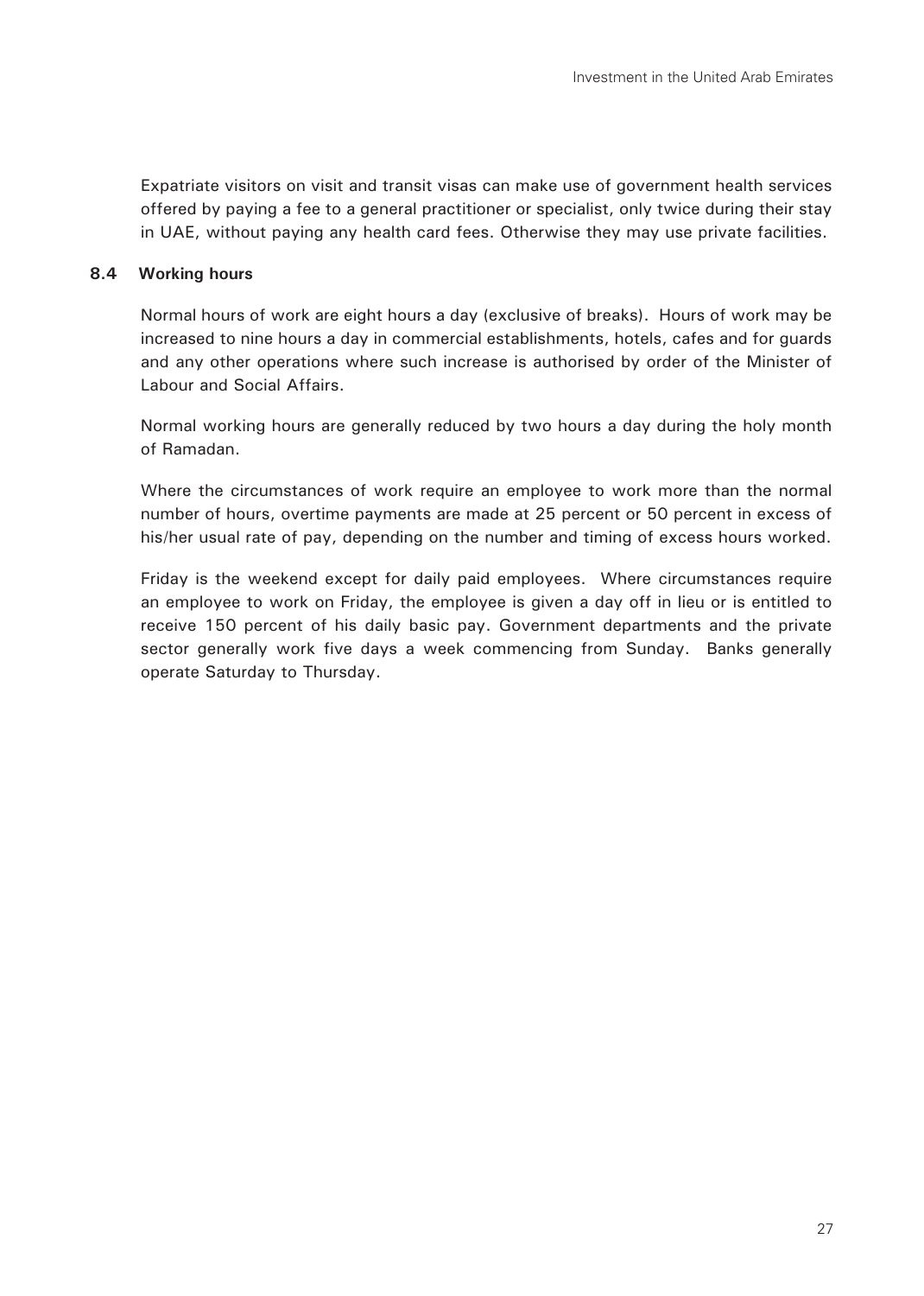# Appendix I KPMG in the UAE

KPMG is a global network of professional firms providing Audit, Tax, and Advisory services. We operate in 144 countries and have more than 104,000 professionals working in member firms around the world.

The independent member firms of the KPMG network are affiliated with KPMG International, a Swiss cooperative. KPMG International provides no client services.

KPMG in the UAE offers Audit, Tax, and Advisory services to a large range of clients in the financial, industrial, commercial, governmental and institutional sectors. Further, due to our experience and depth of knowledge, we are able to offer information and advice on setting up operations in the UAE. KPMG's principal offices in the UAE are in Dubai, Abu Dhabi and Sharjah. KPMG in the UAE has established an International Tax Practice in its Dubai office to address the tax requirements of local and international businesses. The office operates across a range of business lines and works closely with KPMG member firms globally, in particular in the Middle East region.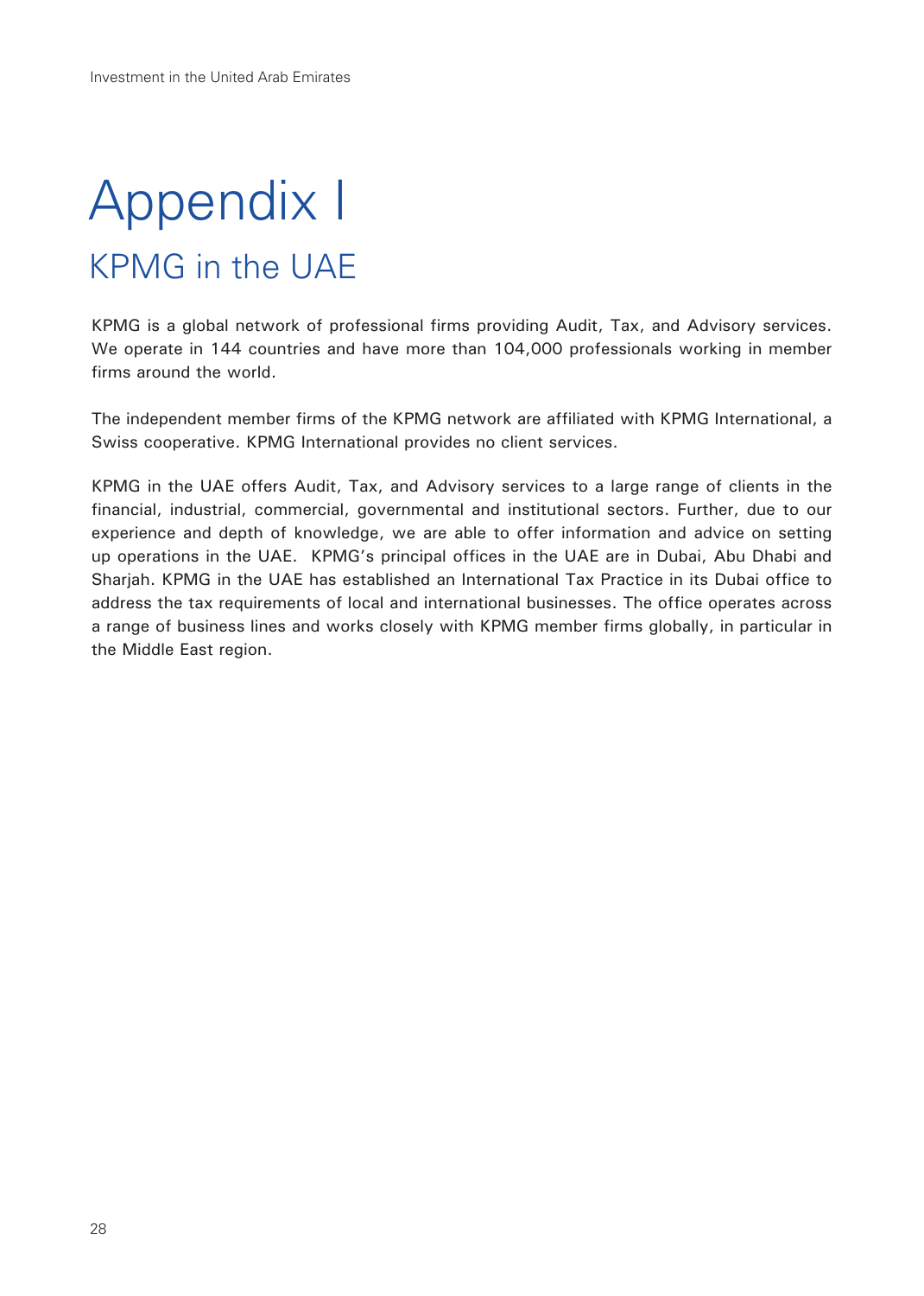# Appendix II KPMG's offices in the UAE

### Dubai

KPMG Level 32, Emirates Towers Sheikh Zayed Road PO Box 3800 Dubai, UAE Tel: +971 4 4030 300 Fax: +971 4 3301 515

Other offices:

# Abu Dhabi

KPMG 16th Floor Falcon Tower Al Nasr Street PO Box 7613 Abu Dhabi, UAE Tel: +971 2 634 3318 Fax: +971 2 632 7612

# Fujairah

KPMG 806 Fujairah Trade Centre, PO Box 701 Fujairah, UAE Tel: +971 9 222 7629 Fax: +971 9 222 6470

#### Shariah

KPMG 2002, Al Batha Tower Buhaira Corniche PO Box 28653 Sharjah, UAE Tel: +971 6 517 0700 Fax: +971 6 572 3773

# Jebel Ali

KPMG LOB 2, B-11 Jebel Ali Free Zone PO Box 16932 Jebel Ali, UAE Tel: +971 4 881 6885 Fax: +971 4 881 2364